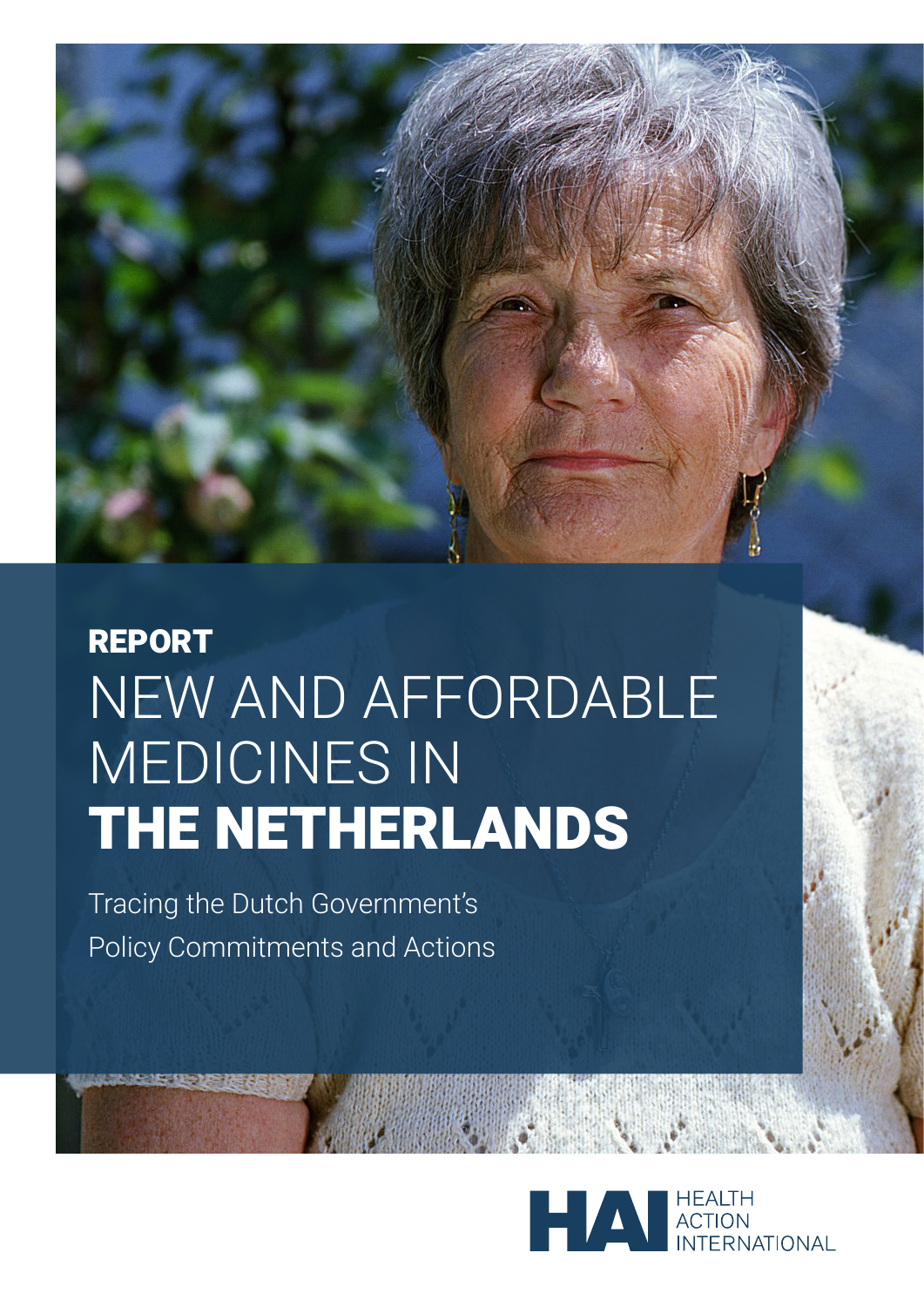# REPORT NEW AND AFFORDABLE MEDICINES IN THE NETHERLANDS

Tracing the Dutch Government's Policy Commitments and Actions

Prepared for Health Action International by Medicines Law & Policy:

**Katrina Perehudoff LLM PhD Sabrina Wimmer MSc Jacquelyn Veraldi LLM Ellen 't Hoen LLM PhD**

## **Acknowledgements**

The authors are grateful to Ella Weggen (Wemos), Jaume Vidal (HAI), Tim Reed (HAI) and Yannis Natsis (EPHA) for their review of this report. The authors also appreciate the participation of representatives of the Ministries of Health, Welfare and Sport, and Economic Affairs and Climate in the interviews.

## **Conflicts of Interest Statement**

None of the authors receive or have received funding from the pharmaceutical industry. Katrina Perehudoff is a member of Health Action International and a Board Member of the Pharmaceutical Accountability Foundation. Sabrina Wimmer is a member of Universities Allied for Essential Medicines. Jacquelyn Veraldi has no interests to declare. Ellen 't Hoen is a member of Health Action International and a member of the Advisory Council of the Pharmaceutical Accountability Foundation. She has been a consultant to the Fair Medicine Initiative.



**Publisher** Health Action International Overtoom 60 (2) | 1054 HK Amsterdam The Netherlands +31 (0) 20 412 4523

## **Copyright**

This report is licensed under a Creative Commons Attribution-NonCommercial 4.0 International Licence. View a copy of this licence at www.creativecommons.org/ licenses/by-nc/4.0.

## HAIWEB.ORG

national only and is the organisation's sole responsibility; it cannot be con<br>alth, Agriculture and Food Executive Agency, or any other body of the Eu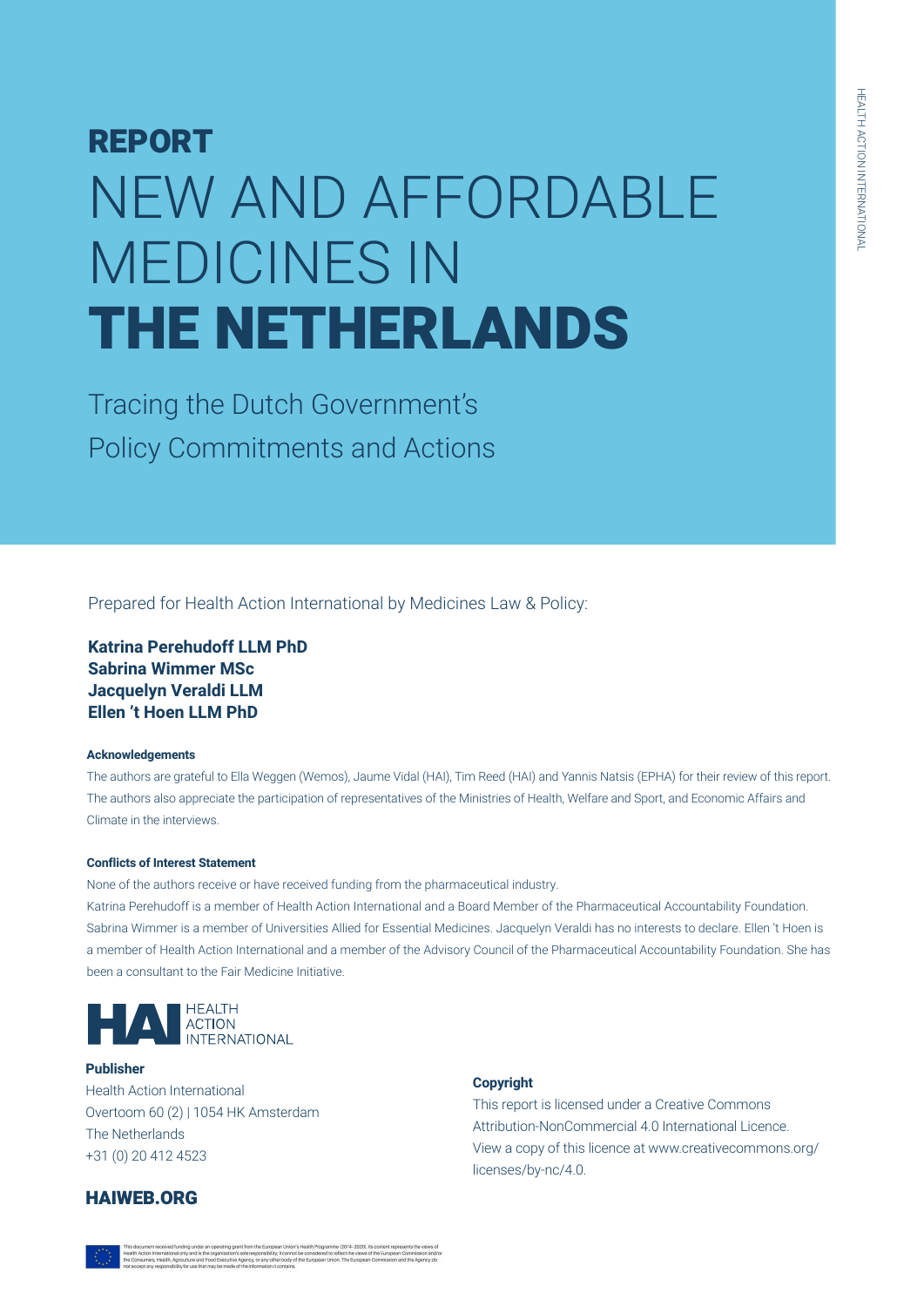# **CONTENTS**

| <b>INTRODUCTION</b><br>4                          |    |
|---------------------------------------------------|----|
| <b>METHODS</b>                                    | 5  |
| <b>RESULTS</b>                                    | 6  |
| <b>Overview of Policy Commitments</b>             | 6  |
| Areas of Policy Action                            | 8  |
| Reflections on Policy Actions                     | 13 |
| <b>CONCLUSIONS AND RECOMMENDATIONS</b>            |    |
| <b>APPENDICES</b>                                 | 20 |
| Annex 1. Detailed Methodology for Document Review | 20 |
| Annex 2. List of Source Documents                 | 23 |
| Annex 3. Semi-structured Interview Guide          | 25 |
| <b>REFERENCES</b>                                 | 27 |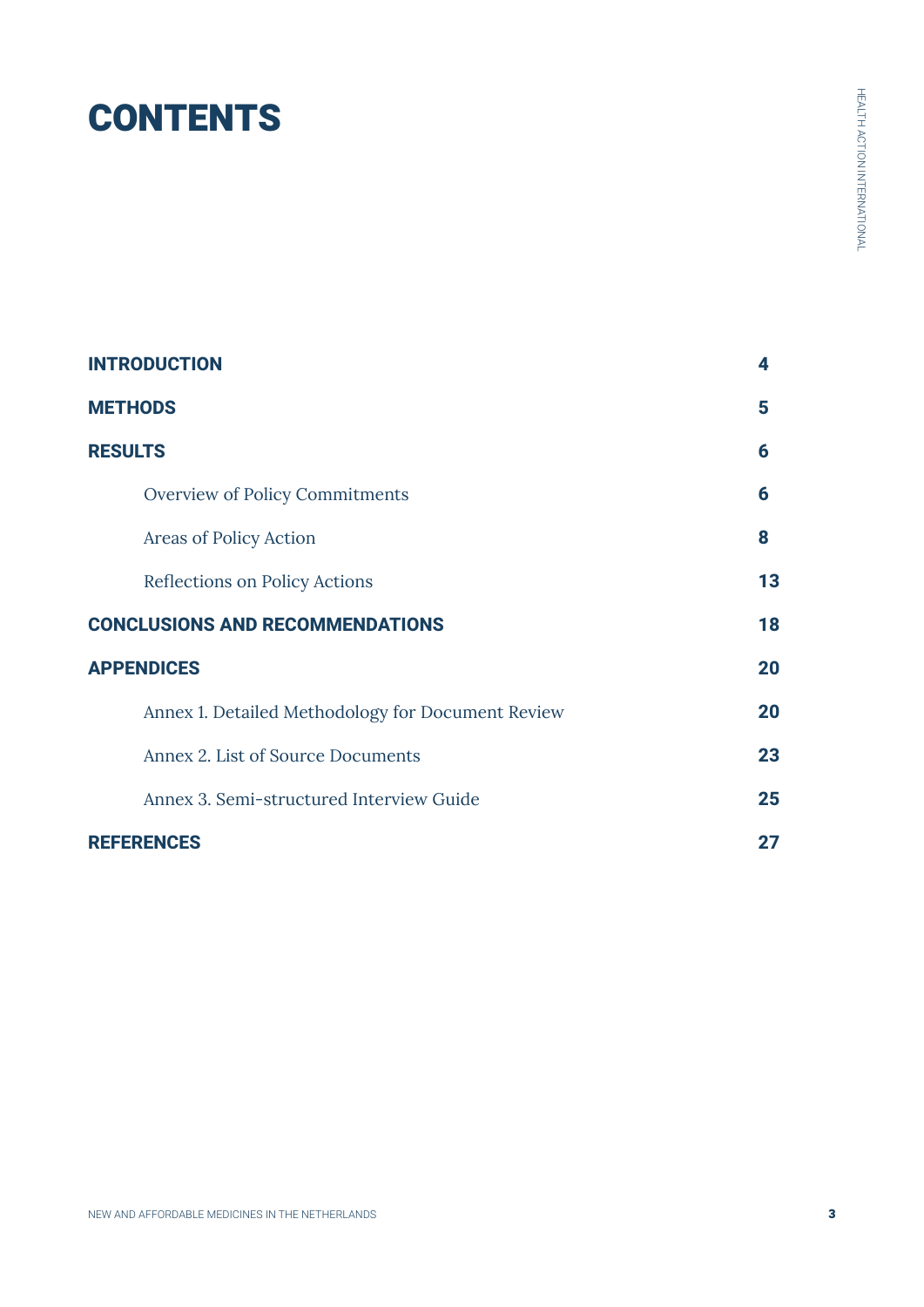# INTRODUCTION

**"We cannot achieve any real progress without acknowledging that the current patent-based business model and the way we apply international patent rules need to change. The system is broken."** 

- Former Dutch Ministers, Lilianne Ploumen and Edith Schippers, November, 2016

These bold words from the former Ministers of Foreign Trade and Development Cooperation, and Health, Welfare and Sport about achieving access to essential medicines for all set the Dutch government apart from most other European countries. Similar to its European Union (EU) neighbours, the Netherlands struggles to afford the ever-increasing prices for new medicines. One of the first signals of a turning tide came in 2015 when nivolumab was marketed at a total projected cost of €200 million per year to treat patients in the Netherlands with advanced stage, non-small-cell lung cancer.<sup>1</sup> This exorbitant cost, roughly equivalent to an eighth of the Netherlands' total expenditure on inpatient pharmaceuticals, triggered a landmark decision by the Dutch government to stop automatically reimbursing new, expensive medicines used in hospitals and, instead, negotiate better prices.<sup>2</sup>

This momentum continued during the Dutch Presidency of the Council of the EU from January to June, 2016. The official programme of the Presidency committed to examining how medical innovations can reach patients faster 'at a socially acceptable cost'.<sup>3</sup> It emphasised the importance of safeguarding access to innovative and affordable medicines, therefore committing to strengthening Member State voluntary cooperation on issues of pricing and market access.

Since then, the Netherlands has been among the few EU Member States to resolutely and vocally commit to addressing the systemic problems that permit and sustain high medicines prices. The Dutch government has openly questioned the business model for pharmaceutical innovation and its reliance on patent and other intellectual property (IP) and regulatory exclusivities.<sup>4</sup> Recently, the government made strong statements about safeguards for the flexible implementation of patent rules for public health. $5$  In doing so, the government effectively broke ranks with other EU countries in multilateral fora; instead, the Netherlands seems to try to find new paths synonymous with its changing domestic policies for drug development and pricing.

Towards the end of her term, then Minister of Health, Welfare and Sport (from 2010–2017, Edith Schippers called for urgent and far-reaching revisions to Dutch medicines policy. Some of these policy initiatives are now being continued by the current Minister for Medical Care and Sport, Bruno Bruins. Both Ministers are members of the People's Party for Freedom and Democracy (Volkspartij voor Vrijheid en Democratie or VVD), a conservative liberal political party. Now, one year into the term of the Rutte III Cabinet, this report collects the Dutch government's commitments to the development and marketing of new, affordable medicines and, where possible, assesses their implementation.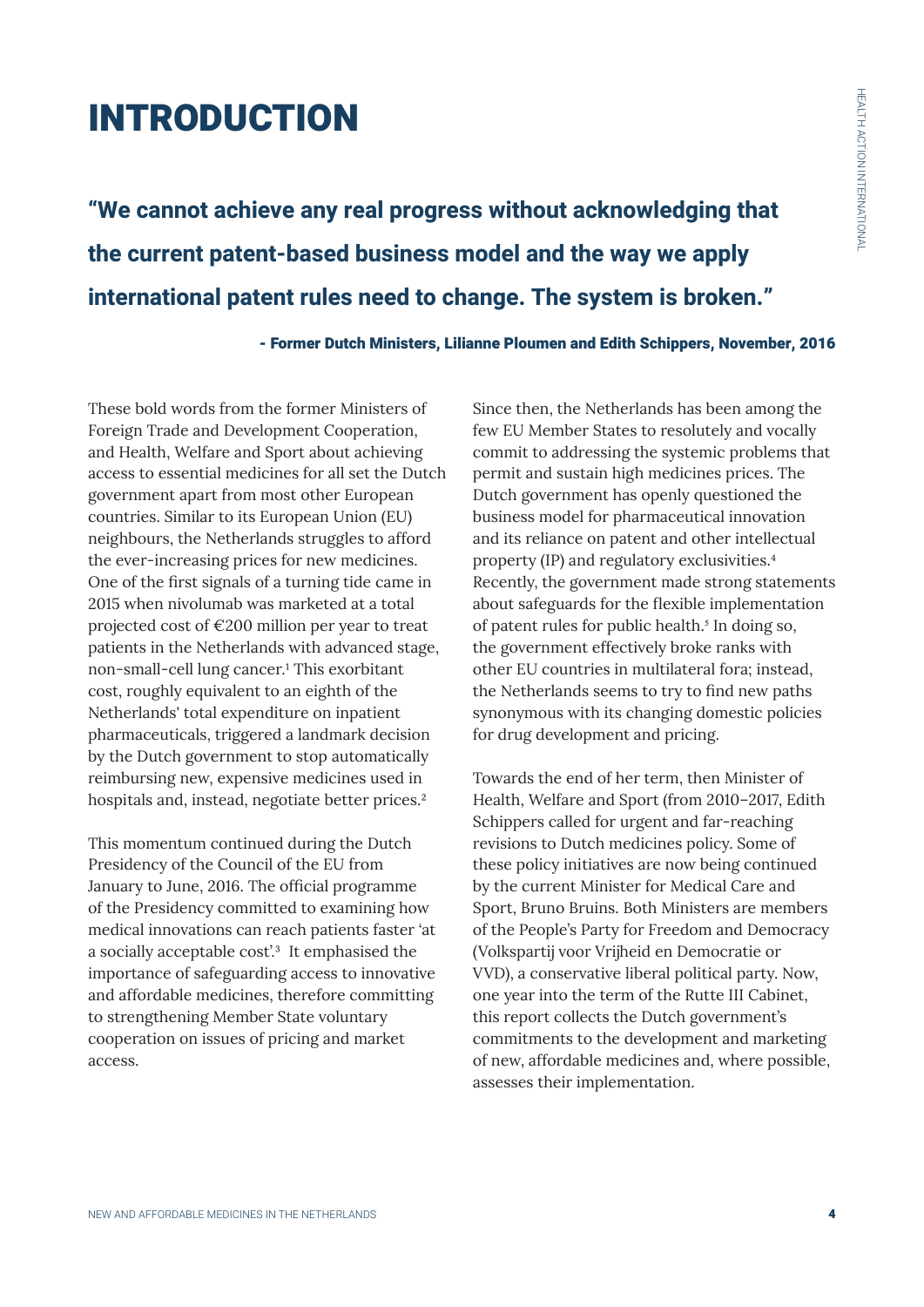# **METHODS**

This report aims to collect the Dutch government's policy commitments for the development and marketing of new, affordable medicines in the Netherlands. It also aims to assess the degree to which the Dutch government has implemented these commitments through concrete policy measures to date. Commitments of interest relate to pharmaceuticals and (1) IP and Trade-related Aspects of Intellectual Property (TRIPS) flexibilities, (2) alternative innovation models, (3) competition policy, and (4) pricing policy.

This is a mixed-methods policy tracing study, based on a document review validated through two expert interviews. Data are the written and oral commitments made by representatives of the Dutch government in political fora and print media between 1 January, 2016, and 1 October, 2018. We included commitments and actions made one year before the most recent general election (2016) to the present day. Data was cross-checked against available literature, policy documents, grey literature, and the interview results. The commitments in the four domains are the reference against which policy action is judged.

## **Document Review**

A detailed methodology for this document review is available in Annex 2 of this report. A systematic online search strategy was used to locate material from policy sources (i.e., the Dutch government, multilateral institutions), academic literature (i.e., PubMed search, articles published in the Dutch medical journal, *Nederlands Tijdschrjft voor Geneeskunde*) and grey literature (i.e., the IP Health and EU Alliance listservs).

The online search was executed in August, 2018, and updated in October, 2018, using search terms in English and Dutch. In addition to this online search, information was crowdsourced from experts by requesting a list of pharmaceutical policy initiatives from national health advocates. Material was included if it expressed a government commitment or policy action

specifically related to the pricing and/or affordability of medicines in the Netherlands, was published after 1 January, 2016, and was the most recent version available in full text.

Three experienced researchers with backgrounds in law and pharmaceutical policy analysis independently selected text from the retrieved material into a data extraction sheet. A descriptive analysis was generated by summarising the commitments and actions taken within each of the four domains. Although it is relatively early to judge the achievements of these policy actions, we considered them in relation to three overarching objectives that can advance access to new medicines:

- Does the government build political consensus for a new narrative and policy measures to lower medicines prices?
- Does the government enhance the transparency of research and development (R&D) costs, medicines prices, and profits?
- How is the government facilitating the implementation of its policy commitments?

## **Interviews**

Two semi-structured interviews were conducted with representatives of the Dutch Ministries of Health, Welfare and Sport, and Economic Affairs and Climate. Interviewees were selected based on their expertise in relation to this report. They were provided with a draft of this report (including the results of the document review) in advance of the interview. At the outset of each meeting, informed consent was sought in line with the 'Ethical Guidelines for Interviewing Public Personalities', published by the University of Toronto's Social Sciences and Humanities Research Ethics Board. The interviews followed a semi-structured guide (Annex 3). These interviews aimed to complement the document review by clarifying uncertain commitments, as well as the status and preliminary outcomes of their implementation. Therefore, the interviews served to validate the results of the document review.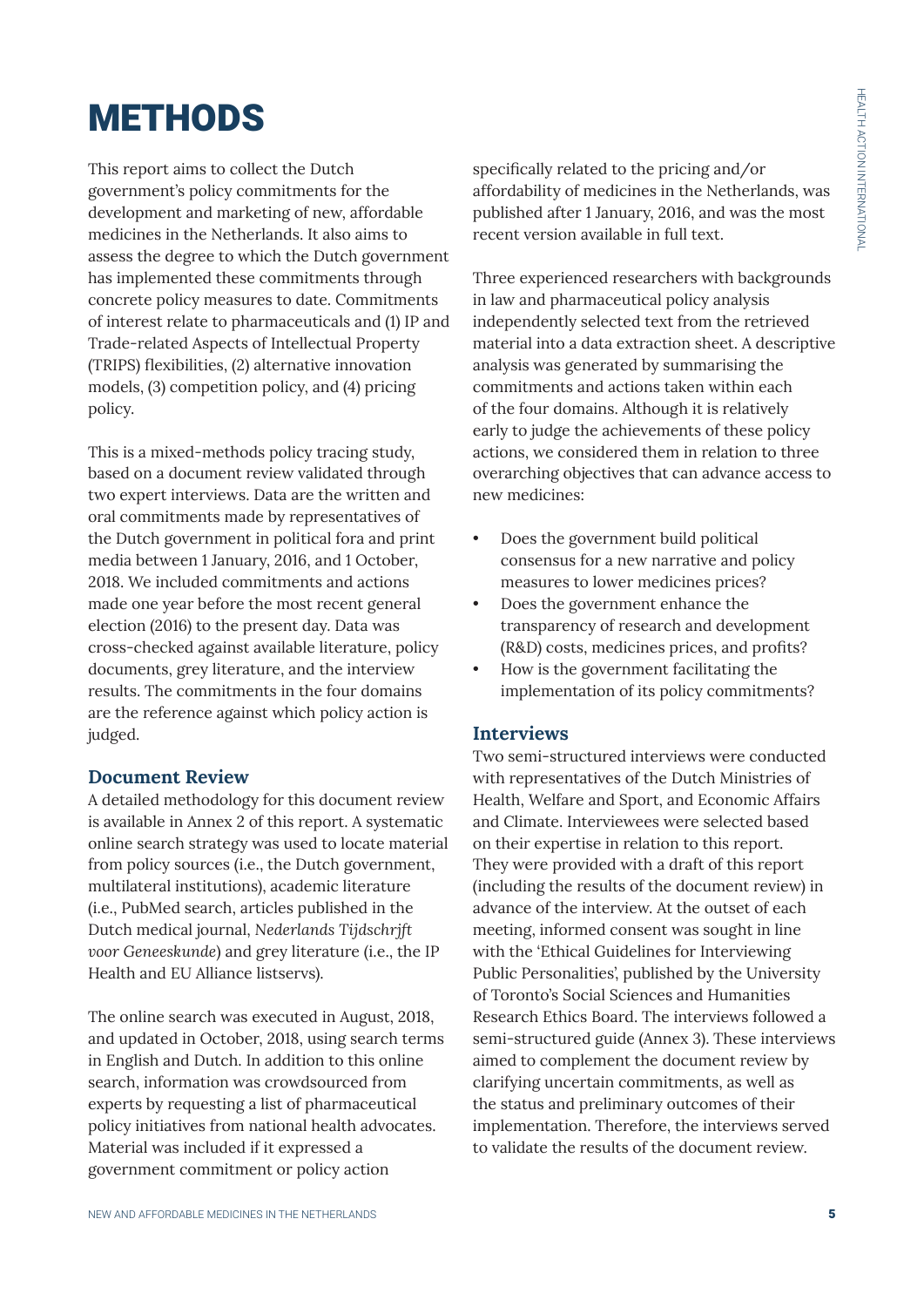# RESULTS

# **Overview of Policy Commitments**

Nineteen policy documents were included in this study (see Annex 2 for a complete list of the source documents). Nine core policy commitments to access to medicines in the Netherlands were distilled from those policy documents (see below).

| <b>Intellectual Property and TRIPS Flexibilities</b>                                                                           |                             |                                                                                                                                                                                                                                                                                                                                                                                                                                                                                                                        |
|--------------------------------------------------------------------------------------------------------------------------------|-----------------------------|------------------------------------------------------------------------------------------------------------------------------------------------------------------------------------------------------------------------------------------------------------------------------------------------------------------------------------------------------------------------------------------------------------------------------------------------------------------------------------------------------------------------|
| Determine the positive and negative<br>effects of current IP protection,<br>specifically for pharmaceuticals,<br>including by: |                             | Examining if the existing EU protection mechanisms<br>(i.e., supplementary protection certificates, data exclusivity, and<br>orphan medicines) yield the desired results.                                                                                                                                                                                                                                                                                                                                              |
| <b>Safeguard TRIPS flexibilities and</b><br>oppose the overuse of IP rights,<br>specifically by:                               | $\bullet$<br>٠<br>$\bullet$ | Facilitating an expert meeting to explore options to ensure the<br>protection of flexibilities.<br>Studying and examining the possibilities of domestic accessibility<br>measures (i.e., compulsory licensing, pharmacist preparations,<br>and import of medicines) available in patent and pharmaceutical<br>legislation.<br>Enhancing efforts to prevent the adoption of TRIPS-plus measures in<br>EU trade agreements and agreements between high-income countries<br>and low- and middle-income countries (LMICs). |

# Alternative Innovation Models

| <b>Create space for alternative</b><br>development/business models<br>and marketing of pharmaceuticals<br>at a socially acceptable price,<br>specifically by: | ٠<br>٠ | Forming a coalition of stakeholders and experts to examine these<br>alternatives.<br>Setting conditions for collective financing of medicines R&D and<br>'socially responsible licensing'.<br>Investigating innovative business models to develop and produce |
|---------------------------------------------------------------------------------------------------------------------------------------------------------------|--------|---------------------------------------------------------------------------------------------------------------------------------------------------------------------------------------------------------------------------------------------------------------|
|                                                                                                                                                               |        | (orphan) medicines.                                                                                                                                                                                                                                           |

# Competition Policy

Investigate possible anticompetitive cases and intervene to reach a solution, including by:

- Prioritising national investigations into competition on the prescription drug markets for 2018–2019;
- Discussing with the Dutch Authority for Consumers and Markets (ACM) whether a manufacturer demanding an excessive price for a new medicine constitutes abuse of a dominant position.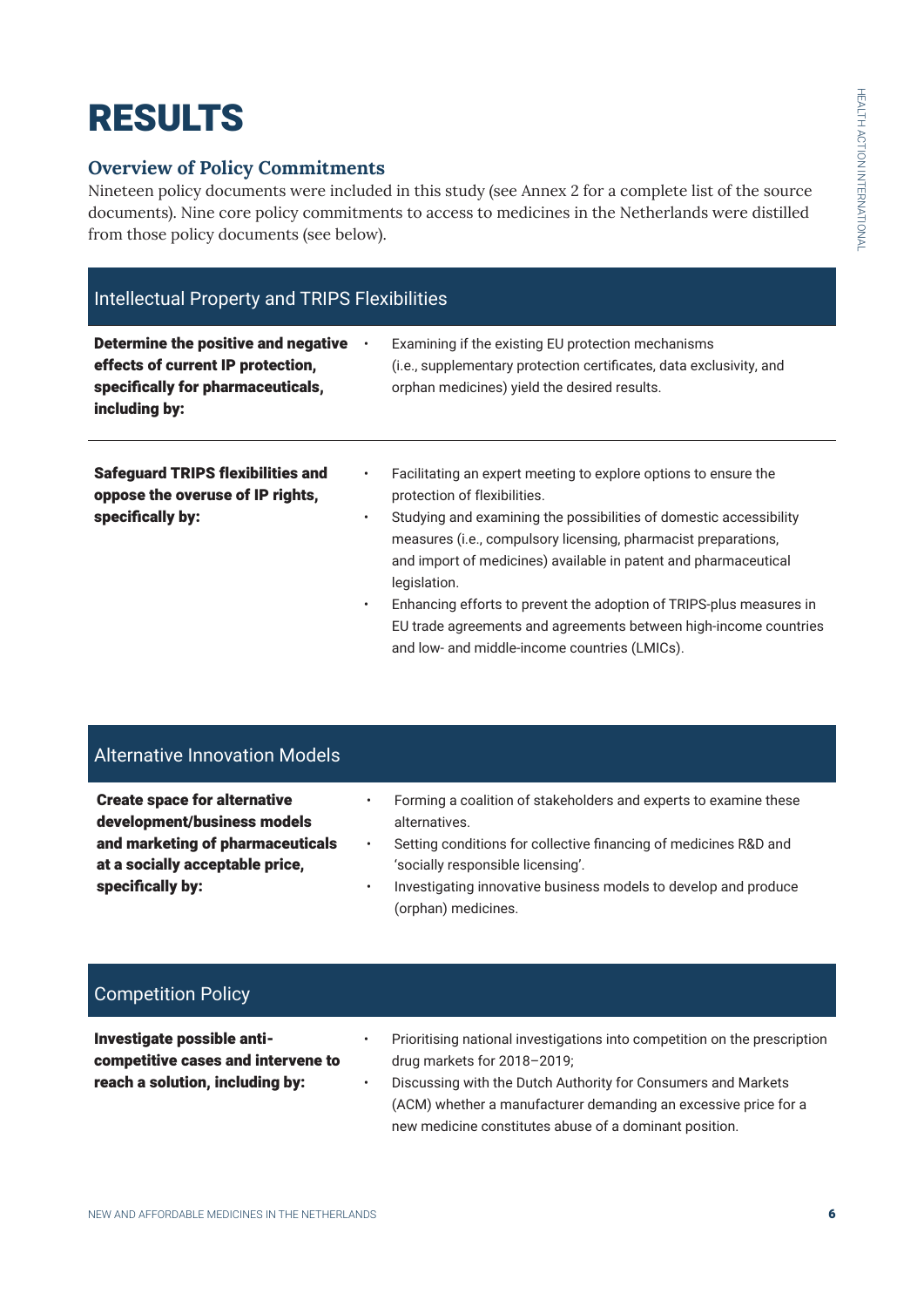| <b>Encourage and pressure the</b><br>pharmaceutical industry to lower<br>prices, specifically by:                                     | Discussing price transparency measures with the Dutch Association<br>for Innovative Medicines, the European Federation of Pharmaceutical<br>Industries and Associations, and Chief Executive Officers (CEOs) of<br>pharmaceutical companies.<br>Advocating for a change in the business model of the pharmaceutical<br>industry in areas with proven market abuse.<br>Pursuing the principle that a medicine's price should be related to its<br>actual (development) cost.                                                                                                                                                                                                                                            |
|---------------------------------------------------------------------------------------------------------------------------------------|------------------------------------------------------------------------------------------------------------------------------------------------------------------------------------------------------------------------------------------------------------------------------------------------------------------------------------------------------------------------------------------------------------------------------------------------------------------------------------------------------------------------------------------------------------------------------------------------------------------------------------------------------------------------------------------------------------------------|
| <b>Support health insurance</b><br>companies and hospitals to tackle<br>high prices, specifically by:                                 | Ensuring every hospital has a medications commission responsible for<br>$\bullet$<br>determining policies on expensive medicines.<br>Establishing an up-to-date overview of expensive medications<br>$\bullet$<br>purchased by hospitals and patients' experiences with these drugs.<br>Offering education and establishing guidelines on the legalities and<br>administrative procedures of collective procurement (i.e., by hospitals<br>and insurance companies) under national competition law.<br>Examining the possibility of concluding financial arrangements with<br>the pharmaceutical industry at the national level while leaving scope<br>for decentralised negotiations, where needed.                   |
| <b>Take national measures to improve</b><br>the affordability of medicines,<br>specifically by:                                       | Amending the Medicine Prices Act ('wet geneesmiddelenprijzen', WPG)<br>and assess whether the objection and appeal procedures and the<br>enforcement instruments are still adequate.<br>Legally embedding the concept of the 'lock' ('sluis') to evaluate high-<br>$\bullet$<br>priced medicines for reimbursement and lifting contingencies on<br>new price negotiations, and continuing and expanding the number<br>of financial arrangements on expensive medicines (i.e., postponing<br>insurance coverage until lower medicines prices can be negotiated).<br>Revising the WPG by replacing Germany as a reference country with<br>another country that has a comparable level of prosperity and lower<br>prices. |
| <b>Modernise and reform the</b><br>medicines reimbursement system<br>('Geneesmiddelenvergoedings-<br>systeem', GVS), specifically by: | Imposing reimbursement limitations for expensive hospital medicines<br>that currently receive automatic approval.<br>Recalculating medication groups to create lower limits for<br>reimbursement.                                                                                                                                                                                                                                                                                                                                                                                                                                                                                                                      |
| <b>Initiate international cooperation</b><br>to keep medicines affordable,<br>specifically by:                                        | Leading dialogue on medicines pricing transparency during the<br>2016 Dutch Presidency of the Council of the EU to improve price<br>transparency and information sharing.<br>Welcoming other countries to the (then) Benelux Cooperation, which<br>$\bullet$<br>focuses on horizon scanning, information sharing, plan procurement,<br>and health technology assessment (HTA), regardless of whether they<br>are members of the EU.<br>Taking the initiative to discuss new flexible forms of market<br>$\bullet$<br>authorisation (i.e., adaptive pathways) to bring innovative products for<br>a genuine unmet need faster, safely, and affordably to the patient.                                                   |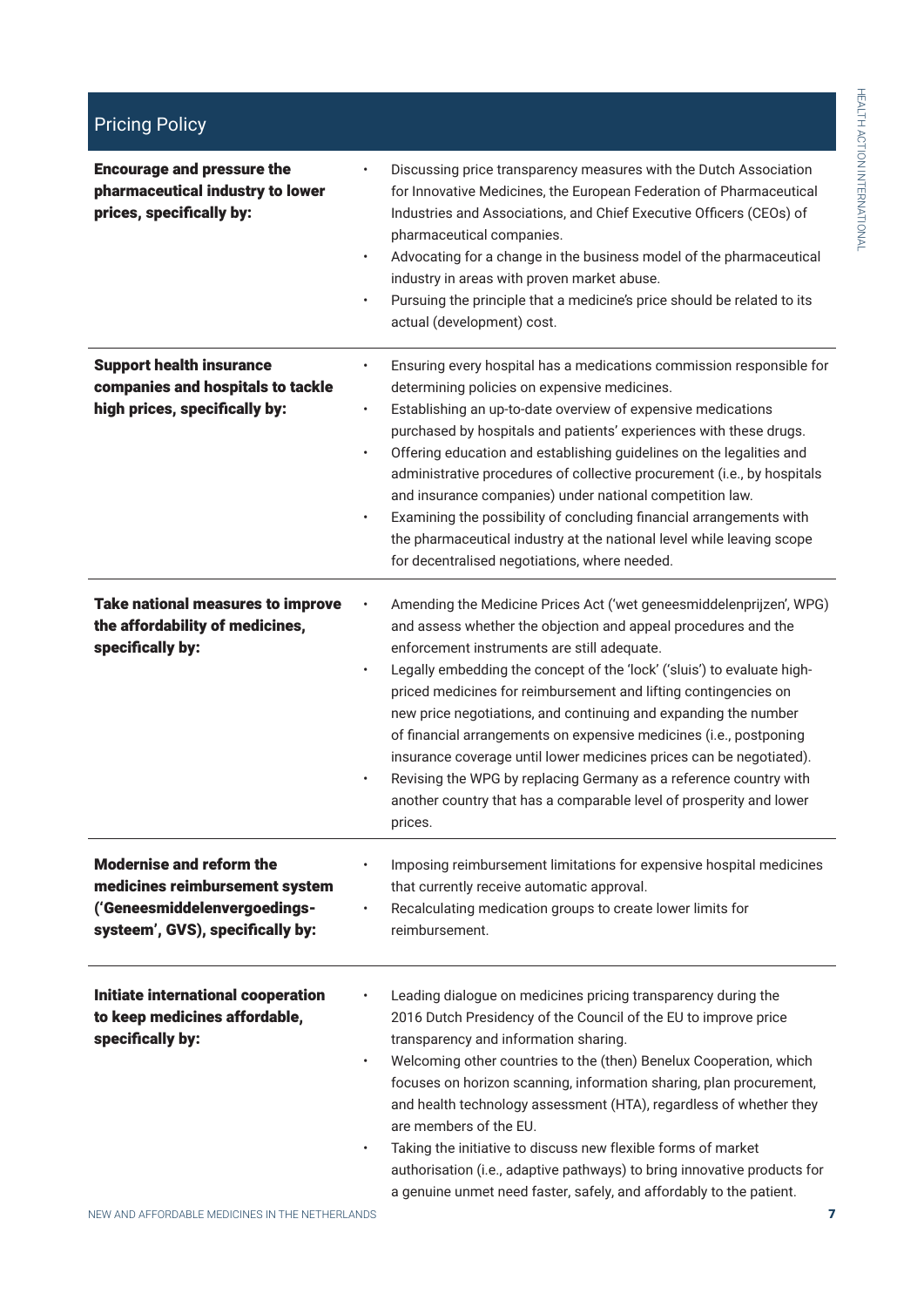## **Areas of Policy Action**

NOTE: To validate the results of the document review, the authors conducted key informant interviews with representatives of the Dutch Ministries of Health, Welfare and Sport, and Economic Affairs and Climate. In the following findings, an asterisk (\*) denotes information obtained from a key informant interview.

## Intellectual Property and TRIPS Flexibilities

The *Council Conclusions on Strengthening the Balance in the Pharmaceutical Systems in the EU and its Member States* ('Council Conclusions'), adopted by the Council of the EU during the Dutch Presidency (January–June, 2016) questioned the suitability of IP incentives for access to innovative, affordable medicines and committed to assess the supplementary protection mechanisms.<sup>6</sup> There is neither a formal EU implementation plan, nor EU-level coordination mechanism to follow-up these Conclusions.\* Nevertheless, some conclusions to explore IP incentives mechanisms have been subsequently realised by two reports commissioned by the European Commission and the 'shadow' Technopolis report, commissioned by the Dutch government (see below).

In a 2017 letter to the Dutch House of Representatives regarding the Annual Report on Policy Coherence for Development, the Minister for Foreign Affairs stated that the Netherlands was taking the position in the EU against TRIPS-plus demands and public health-restricting provisions in EU trade agreements with LMICs.7 He requested clarification of the TRIPS-plus provisions in EU proposals for agreements with Philippines and Indonesia, and monitored negotiations with Mexico and the Southern Common Market (MERCOSUR) in this regard. The letter also stated that the Netherlands made its position clear regarding TRIPS-plus measures at the 2017 World Health Assembly.

On 22 November, 2017, Minister Bruins informed the Dutch Parliament that he plans to "extensively explore" the use of compulsory licensing of medicines patents that are too expensive and to probe if he can authorise pharmacists to prepare medicines at lower cost for individual patients.<sup>8</sup> These statements are consistent with the recommendations of the Netherlands Council for Public Health and Society (RVS) report published earlier that month.<sup>9</sup>

In June, 2018, the Netherlands did not take the opportunity to align themselves with the six EU Member States calling for a quicker application of the waiver from supplementary protection certificates (SPCs). By contrast, Minister Bruins stated that the Netherlands was in favour of encouraging competition, but had "not reached a position on the proposal".10 It is important to note that the positive effect of the waiver on medicines prices in the EU will be limited because the waiver is for production for export to countries where patents are expired or non-existent. Representatives of the Dutch government hold different views about the SPC waiver. On one hand, it is seen as tangential to the core question of how widely SPCs should be permitted (i.e., to cover 100–200 protectable elements).\* On the other hand, the SPC waiver is seen as a positive development that would level the playing field for generic products in Europe.\* Moreover, issuing the waiver would be straight-forward in the Dutch political context where neither side is really vocal on this issue.\*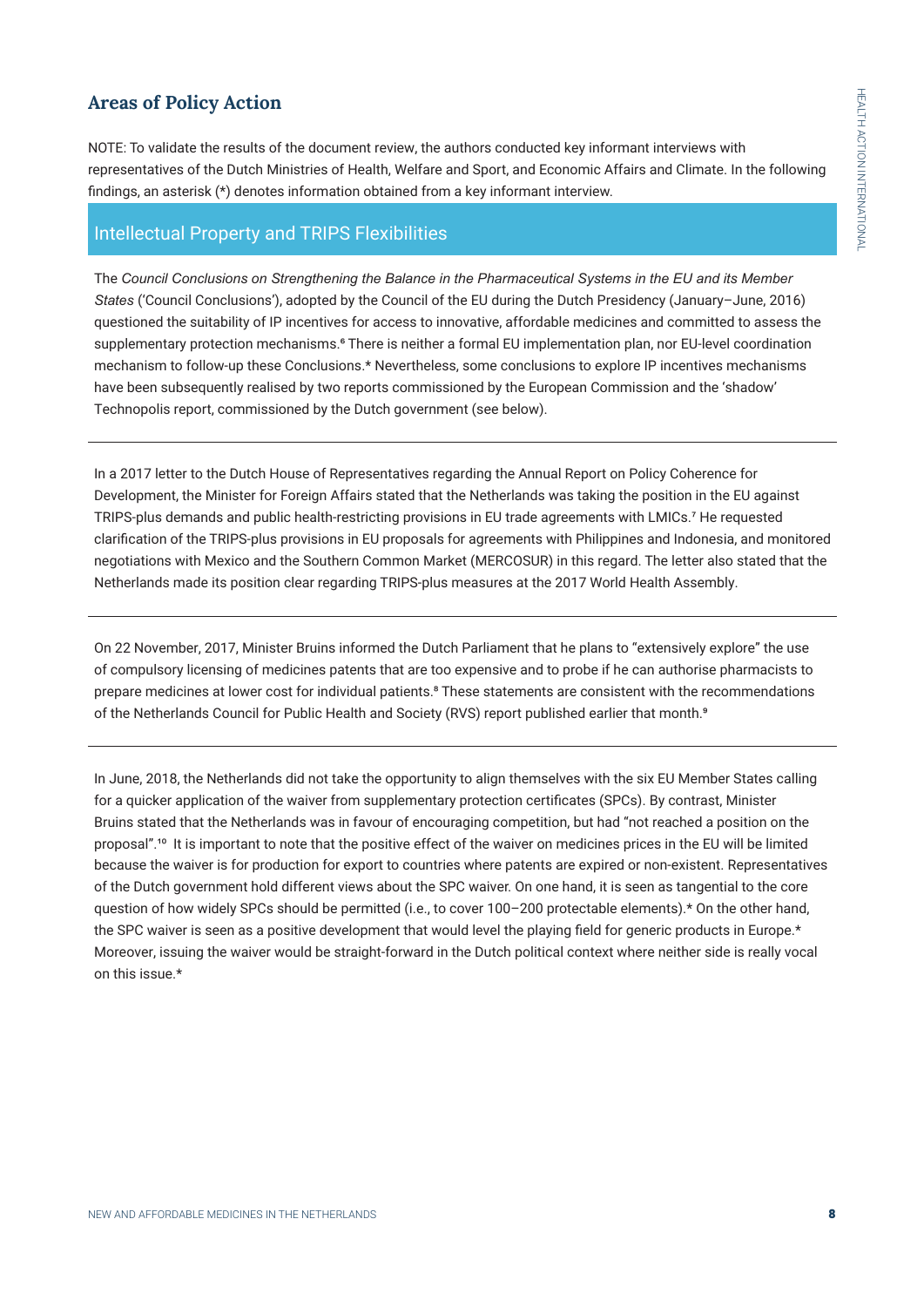# Intellectual Property and TRIPS Flexibilities (continued)

The Ministry of Health, Welfare and Sport, together with the Ministry of Economic Affairs and Climate, commissioned a report, entitled, *Effects of Supplementary Protection Mechanisms for Pharmaceutical Products*, which was published in May, 2018, by Technopolis. This report studies the effectiveness, uncertainties, and unintended/undesired effects of SPCs, paediatric extensions, orphan regulation, and data and market exclusivity mechanisms. It found that these supplementary protection mechanisms provide companies with adequate compensation, but that the effect on innovation is limited, referring to the continued unmet need for new paediatric and rare disease treatments. The study concludes: "... whilst overall the supplementary protections mechanisms function to a significant extent in the ways for which they were designed, there is ample space for improvement." Improvement would require a combination of actions to: 1) improve their effectiveness, 2) resolve remaining uncertainties, and 3) reduce or eliminate unintended and undesired effects.<sup>11</sup>

A representative of the Dutch government confirms that this conclusion is not being followed up, in particular, as further studies of the impact on our health system, among other concerns, is needed.\* At the European level, multiple Member States are discussing the conclusions of the report.\* The Dutch government foresees a re-think of the incentives for paediatric and orphan medicines in an EU context.\*

In June, 2018, Minister Bruins committed to working with the Minister of Economic Affairs and Climate, Eric Wiebes, to establish a Commission to explore the legal and economic aspects of using compulsory licences in the Netherlands (i.e., criteria, consequences, proportionality, alternatives), as advised by the RVS report.1² The Commission is expected to begin work after Summer, 2018.

In 2018, Minister Bruins expressed his support for the production of expensive, exclusive medicines by pharmacies to work around the high price asked by a patent holder manufacturer in a monopoly situation.<sup>13</sup> Together with the Dutch Healthcare and Youth Inspectorate, the National Health Care Institute, and the Dutch Healthcare Authority, the Minister pledged to examine any obstacles to the entitlement to, funding of, or provision of pharmacy preparations in cases permitted by the Medicines Act. In June, 2018, Ministers Bruins and Wiebes clarified that, according to the Dutch Pharmacy Law, pharmacy preparations do not constitute patent infringement. The relevant Regulation clarifying this instance will enter into force in the Autumn.<sup>14</sup>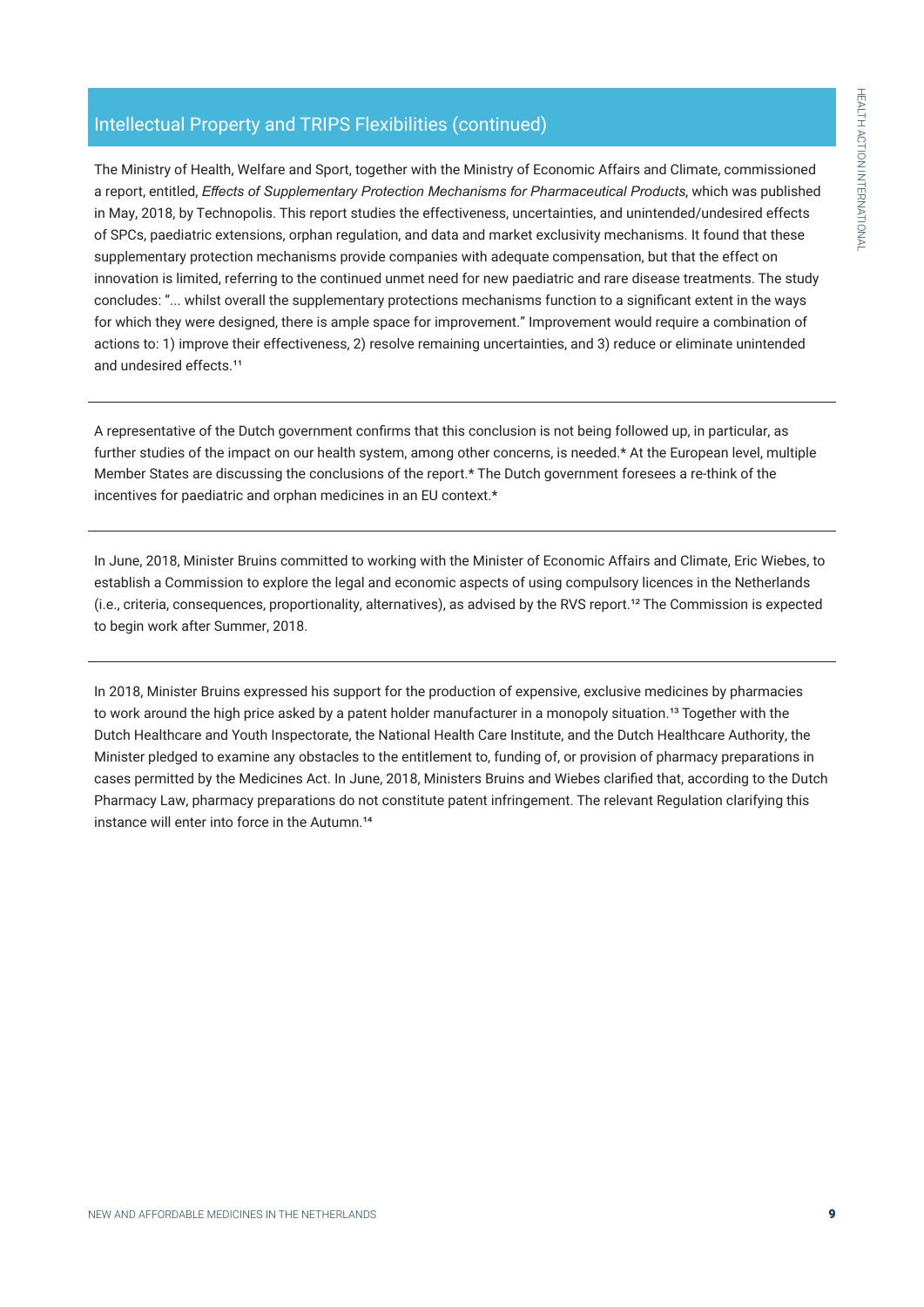# Alternative Innovation Models

The Zorginstituut Nederland was one of the nine EU Member State government bodies that participated in the European Medicines Agency's (EMA) adaptive pathways pilot programme, which ended in August, 2016.15 The Dutch National Institute for Public Health and the Environment reported in October, 2016, that they investigated the adaptive pathways concept developed by the EMA, finding it would have added value for the Netherlands.16

In 2016, the Ministry of Health, Welfare and Sport awarded €2.8 million to Fair Medicine to develop alternative business plans for the pharmaceutical industry.17 This subsidy represents a 60 percent contribution towards Fair Medicine's five-year plan, which must be co-financed through fundraising. Fair Medicine forms coalitions to develop new, affordable medicines by assembling financial and knowledge investments from all actors who "agree to a fair price and acceptable profits in advance."18 According to a representative of the Dutch government, Fair Medicine and the Oncode Institute are 'proof of concept' initiatives.\* The ultimate goal is to achieve delinkage of costs of medicines development from the price of the product.\* Therefore, initiatives, such as Fair Medicine, are part of the long-term vision for sustaining affordable prices.\*

In 2017, Fair Medicine reported its first coalition agreement to develop the small molecule product to treat a rare kidney disease.19 Fair Medicine projects are supported by a group of interested parties, including patient organisations and physicians. In 2018, Fair Medicine plans to hire a project leader to explore a new business model for the development of existing products for other indications (i.e., repurposing).<sup>20</sup> It also plans to work on improving the quality of patents.²1

A report from the RVS, entitled, *Development of New Medicines: Better, Faster, Cheaper,* was published in November, 2017.<sup>22</sup> The report outlines a number of actions the Dutch government can take to immediately address high drug pricing, including the use of compulsory licensing to strengthen the government's position in price negotiations. It also includes alternative model scenarios from a previous report by the Belgian Health Care Knowledge Centre and Dutch National Health Care Institute.<sup>23</sup> There is no consensus about the report's recommendations within the Dutch government.\*

The Oncode Institute for R&D of novel cancer diagnostics, medicines and innovative treatments was launched in 2018, supported by the Ministries of Economic Affairs, Health, Welfare and Sport, and Education, Culture, and Science and other partners (totalling €119 million over five years).24 Oncode seeks to improve affordability through 'rationalised selection of patients in clinical trials' during the early stage of R&D, and by funding research to re-purpose abandoned and patent-expired medicines (i.e., by partnering with generic manufacturers to develop innovative but "de-risked" medicines with low margins).

The Netherlands Federation of University Medical Centers' Commission has not taken much action on socially responsible licensing, apart from fostering a shared understanding of its potential benefits for patients.\*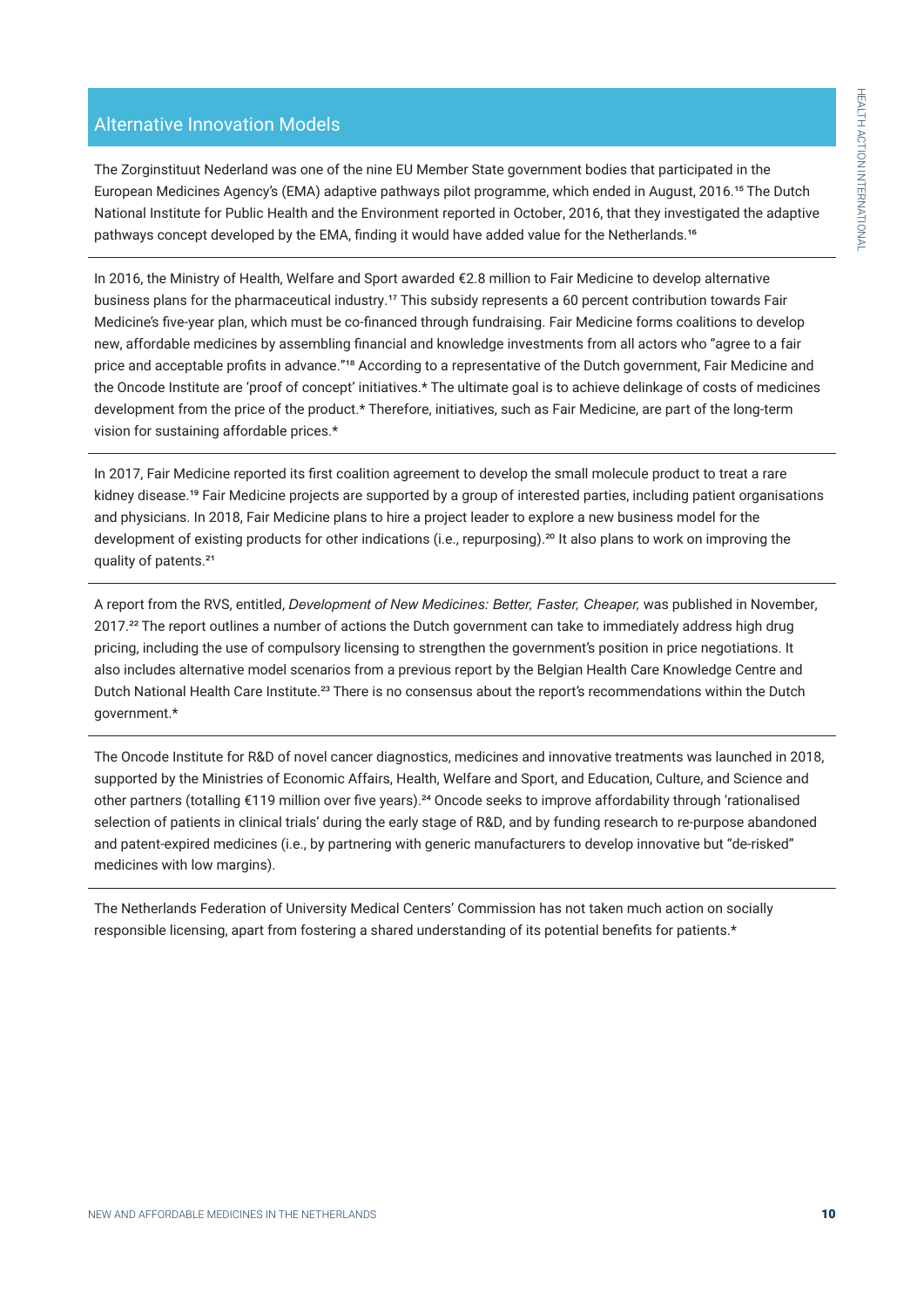# Competition Policy

ACM increased its capacity to investigate anti-competitive behaviour in the pharmaceutical sector.<sup>25</sup> In June, 2018, ACM announced it would investigate the sector for TNF-alpha-blocker drugs used for the treatment of rheumatoid arthritis.<sup>26</sup>

In September, 2018, the ACM recieved a request from the Pharmaceutical Accountability Foundation (Stichting Farma ter Verantwoording), a Dutch citizens' initiative, to look into the price hike for the medicine chenodeoxycholic acid (CDCA) by the company Leadiant Biosciences Ltd (formerly Sigma-Tau).27 To date, it is not known if the ACM will commence an investigation based on this request.

## Pricing Policy

In 2016, ACM published a guideline for cooperation in the procurement of medicines by Dutch insurance companies and hospitals.28 This clarifies the legal position of purchasers in relation to national competition law.

The Belgian and Dutch governments initiated the Drug Pricing Scenarios Project and, in a 2016 report, *Future Scenarios About Drug Development and Drug Pricing*, listed the first 'building block' for alternative drug development and pricing mechanisms to be increasing of transparency in this context,<sup>29</sup> clarifying that transparency not only from developers, but also from payers, was necessary.<sup>30</sup> The report concluded by stating that increased transparency was an essential ingredient "of all futures imagined in this project".<sup>31</sup>

An analysis of the clusters for the medicines reimbursement system (GVS) was commissioned by the Ministry of Health, Welfare and Sport and conducted by APE Public Economics in May, 2016.<sup>32</sup>

The Expensive Medicines Procurement Platform ('Platform Inkoopkracht Dure Geneesmiddelen') was established in 2016 by Minister Schippers to exchange expertise and information on the procurement of medicines. Its first meeting was held on 7 January, 2018.<sup>33</sup>

Under the leadership of the Dutch government, the World Health Organization (WHO) Fair Pricing Forum brought key stakeholders together in Amsterdam on 11 May, 2017, to discuss options for fairer medicines pricing. Key issues debated were alternative business models for medicines R&D, the joint procurement of medicines, and increased information sharing and transparency in relation to R&D costs, prices, and profit margins.<sup>34</sup> A follow-up meeting is planned to take place in South Africa.

The third roundtable meeting of European Health Ministers, CEOs and Heads of Europe-based Pharmaceutical Companies took place in September, 2017.<sup>35</sup> The aim of the meeting was to agree on an aligned strategy for balanced healthcare costs and attractiveness for the industry to innovate and supply medicines.

The Horizon Scanning Initiative was launched in 2017 by the Dutch, Belgian and Luxembourgish health ministries aimed at "identifying, filtering, and prioritising new and emerging health technologies with a considerable predicted impact on health, costs, society, and the health care system" in order to, among other things, facilitate early access by enabling the controlled diffusion of technologies.<sup>36</sup>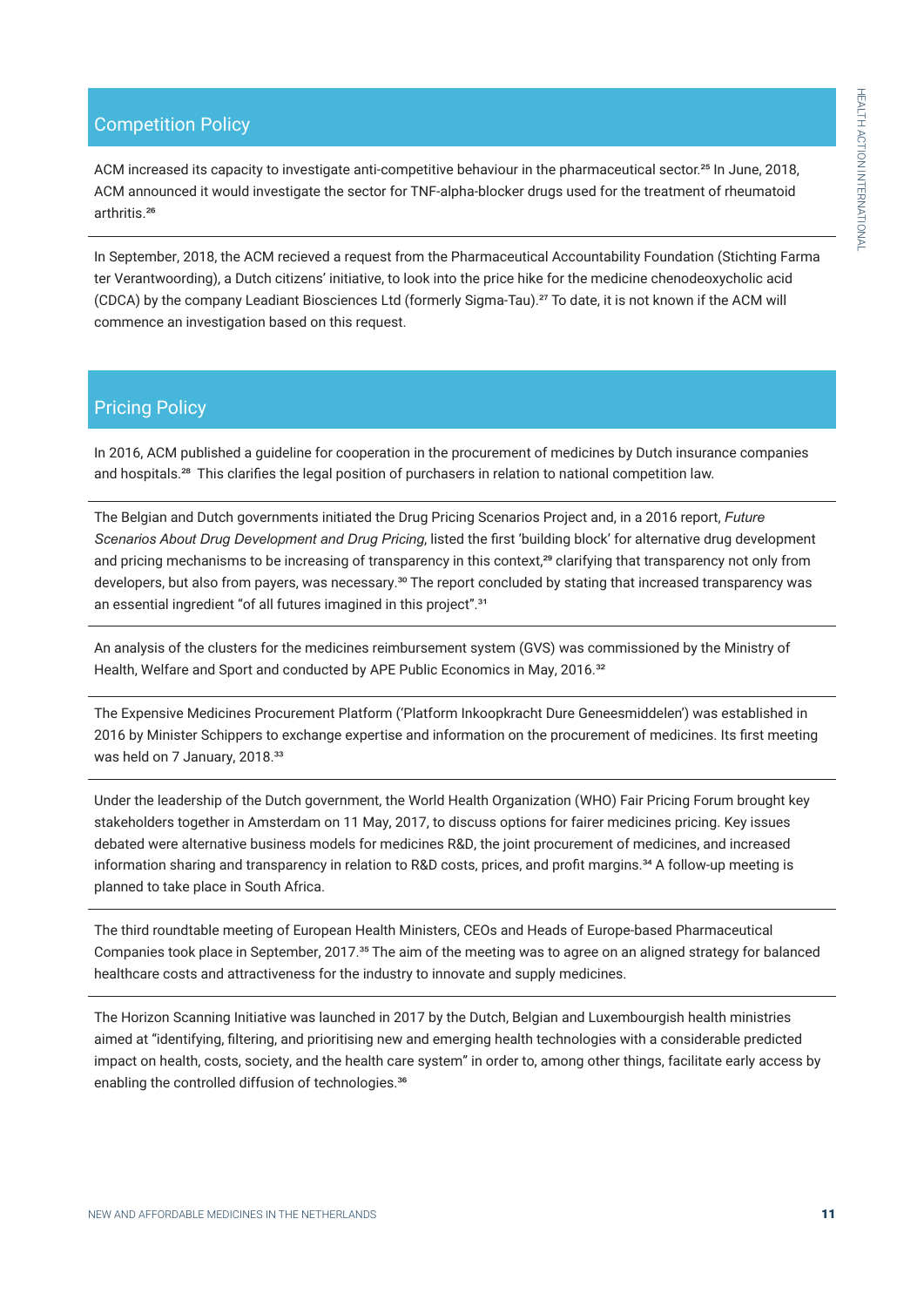# Pricing Policy (continued)

Multiple initiatives for collaborative medicines procurement within the Netherlands have been established (i.e., health insurer Achmea's 'Impact Collectieve Farmacie',37 the joint procurement announcement of the eight university medical centres,<sup>38</sup> and a one-year deal reached by health insurers and about 70 hospitals with Novartis on immunosuppressants).<sup>39</sup>

In 2017, a Medications Commission ('Geneesmiddelencommissie') existed at 97 percent of healthcare facilities.<sup>40</sup> These commissions are most often responsible for determining the position of new and existing medicines on internal formularies (often used to procure medicines), and the appropriate use of resources.

The Netherlands participates in the Euripid project, a voluntary non-profit collaboration of the European pricing and reimbursement authorities for the mutual sharing of price information of medicinal products.<sup>41</sup>

The Expensive Medicines Monitor ('monitor dure geneesmiddelen') is published twice a year by the Nederland Zorgauthoriteit.42 The last edition retrievable online is from December, 2017.43 These editions provide data on the type, number, and total costs by medicine, by patient, and by financing and purchasing agreement. It also describes patient access. In June 2016, the Monitor reported that that €13.9 million in savings were achieved in 2014 by negotiating prices with manufacturers for eight medicines, and that 16 deals were reached in 2015 (about which more information on savings would follow).44 Information about the pharmacy purchase price is publicly available at www.medicijnkosten.nl.

The Preferential Policy ('preferentiebeleid') was continued. The policy permits health insurers to choose to reimburse only one medicine (listed in the GVS) when multiple versions are on the market. Preferential policy is, in general, only relevant for off-patent medicines and stimulates price competition.<sup>45</sup>

Minister Bruins announced in 2018 that Germany will be replaced by Norway as a reference country in the WPG. Prices in reference countries are used to inform medicines prices in the Netherlands.<sup>46 47</sup>

The Drug Price Negotiation Unit was legally implemented in the 'Besluit zorgverzekering' in April, 2018.48 Since July, 2018, new medicines used in hospitals that cost more than €50,000 per treatment per year, or totalling over €40 million per year, are not automatically reimbursed by the basic reimbursement package ('Basispakket') and instead enter the 'sluis'.<sup>49</sup> This move allows the government to negotiate the reimbursement price without a time limit.<sup>50</sup> <sup>51</sup>

Ireland joined the Beneluxa Cooperation in June, 2018, as its fifth member.<sup>52</sup> The Netherlands and Belgium successfully negotiated a price of the drug Spinraza in July, 2018.53 54 The Dutch government stated that the negotiations took place through a joint HTA, followed by a joint negotiation with the manufacturer, during which the two countries shared data and policies.<sup>55</sup>

Minister Bruins spoke to the Association for Innovative Medicines on 6 September, 2018, where he said: "Als de geneesmiddelensector verantwoordelijkheid neemt, ben ik bereid mijn deel te nemen."56 (In English, "If the medicines sector takes responsibility, then I am prepared to take mine.")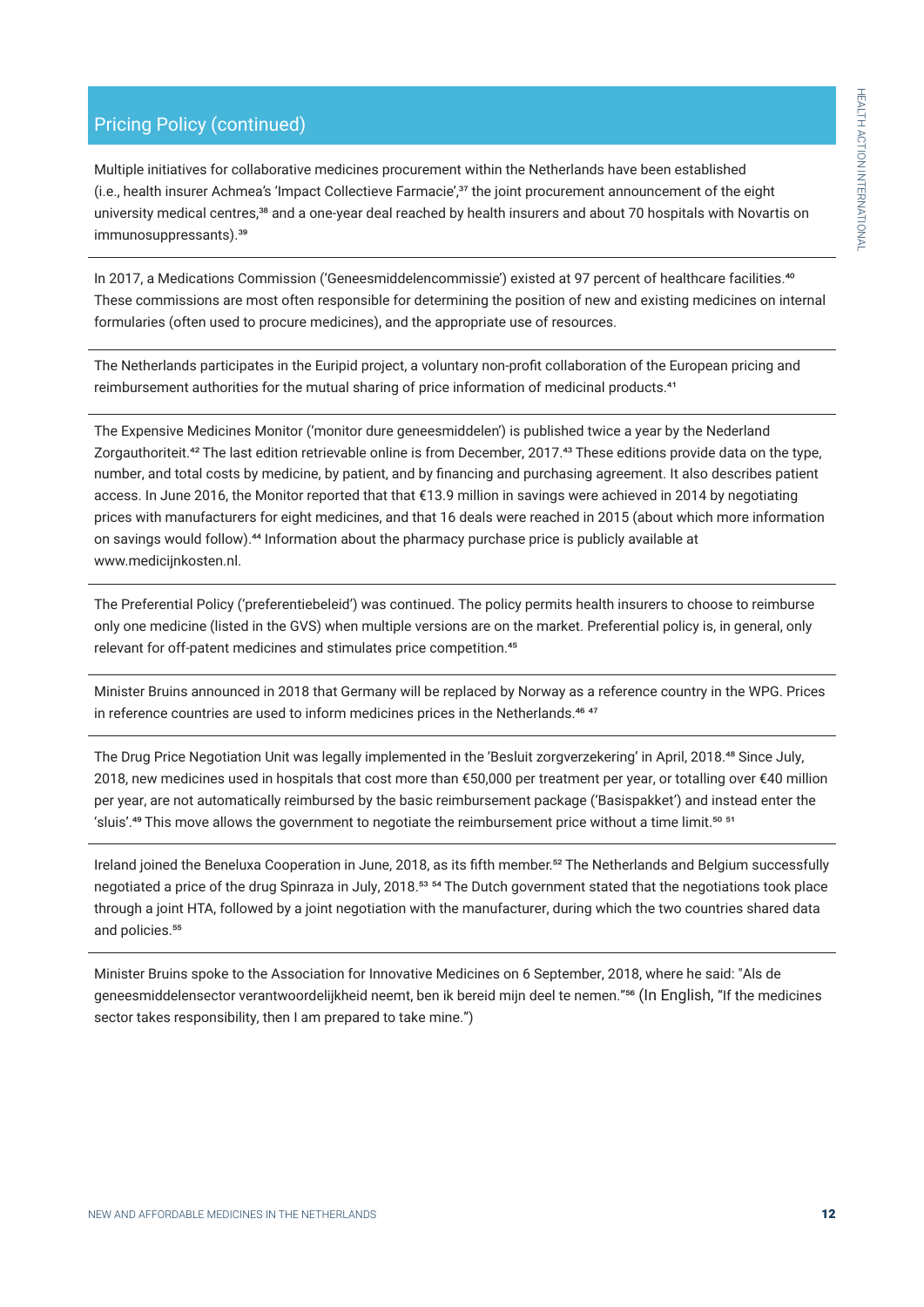# **Reflections on Policy Actions**

The Dutch government takes a three-pronged approach to balance the areas of 1) medicines regulation and IP incentives; 2) value determination and HTA; 3) market behaviour and competition.\* From the perspective of one key informant, the government should take a holistic approach to 1) adopt coherent laws, 2) negotiate better prices; and 3) guide market behaviour.\* Below, the authors consider to what extent the policy actions build political consensus, enhance transparency, and facilitate the implementation of these actions in each domain for access to innovative medicines.

# Intellectual Property and TRIPS Flexibilities

**Consensus Building** The 2016 EU Council Conclusions adopted during the Dutch Presidency of the Council of the EU questioned the suitability of IP incentives, instructed the European Commission to undergo an analysis of these incentives, and criticised the relevant EU legal measures. The significance of this adoption lies also in the fact that the final conclusions must be passed in accordance with the required voting threshold, traditionally done through unanimity. The Conclusions were followed up in the Maltese Presidency (January–June, 2017). In the Dutch government's view, the 2016 EU Council Conclusions advanced a debate that is renewed at each subsequent meeting of the Council of Ministers.\*

> Now, EU Member States that were not previously engaging with the issue of medicines prices, nor working together to address these challenges, are now doing so.\* Therefore the issue of pharmaceutical development and pricing persists on the political agenda and has catalysed some intermediate results, such as building political understanding and crossnational cooperation.

Moreover, the Dutch government has proactively advocated the safeguarding of TRIPS flexibilities between the EU and third countries.

However, it is not clear how strong the current Dutch position on these issues is at the EU level despite statements by the Dutch government to explore the use of compulsory licensing in the Netherlands (consistent with 2016 RVS report). At the national level, Minister for Medical Care, Bruno Bruins, committed to the Dutch Parliament to "extensively explore" the use of compulsory licensing of patents on expensive medicines.

From the policy documents, it is unclear to what degree the positions of the various Dutch Ministries are aligned on IP and TRIPS flexibilities. The Dutch government indicates that better medicines prices, leading to lower pharmaceutical expenditure, will be welcomed by all ministries.\*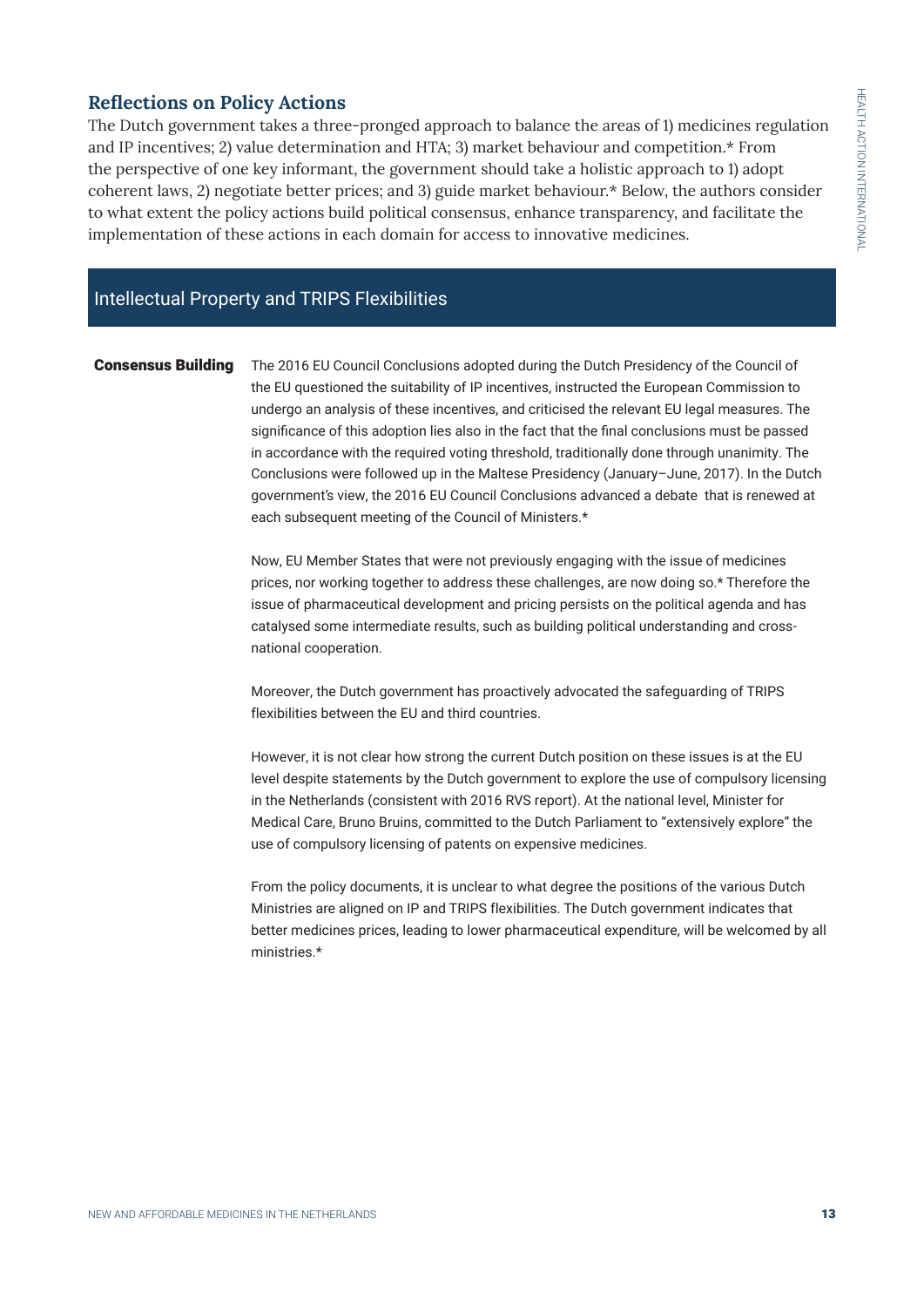# Intellectual Property and TRIPS Flexibilities (continued)

| <b>Transparency</b>   |                                                                                                                                                                                                                                                                                                                                                                                                                                                                                                                                                         |  |  |  |  |  |  |
|-----------------------|---------------------------------------------------------------------------------------------------------------------------------------------------------------------------------------------------------------------------------------------------------------------------------------------------------------------------------------------------------------------------------------------------------------------------------------------------------------------------------------------------------------------------------------------------------|--|--|--|--|--|--|
|                       | The 2018 Technopolis report, commissioned by the Dutch government, provides an<br>important analysis of the effectiveness of the supplementary protection mechanisms.<br>The report is publicly available. However, there is less transparency about how the Dutch<br>government will act upon the report's conclusions.                                                                                                                                                                                                                                |  |  |  |  |  |  |
|                       | It is unclear how the Dutch government applies its public commitments to safeguard TRIPS<br>flexibilities in EU trade negotiations with third countries. There is less transparency about the<br>Dutch government's IP enforcement policy objectives, which share equal footing with TRIPS<br>flexibilities, according to a representative of the Dutch government.* The Dutch government<br>confirms that ensuring IP is respected and enforced in trade agreements is a main policy<br>priority despite not being affirmed publicly as a commitment.* |  |  |  |  |  |  |
|                       | The Dutch government's approach to IP in international policy making (e.g., at the WHO) and<br>in international trade seems to lack coherence.                                                                                                                                                                                                                                                                                                                                                                                                          |  |  |  |  |  |  |
| <b>Implementation</b> | From the perspective of the Dutch government, there is neither a formal implementation plan<br>for the 2016 Council Conclusions, nor a mid-level coordination mechanism to advance work<br>in this area at the EU level.* Adding to the complexity of implementation is fragmentation<br>between the areas of market authorisation, HTA, and market/competition issues.*<br>A regular meeting of national pharmaceutical directors at the EU level has been initiated and<br>can assist in co-ordinating national action.*                              |  |  |  |  |  |  |
|                       | The Dutch government's commitments to "extensively explore" compulsory licensing in the<br>national context have not (yet) been implemented in any tangible way. Representatives of<br>the Dutch government explain that compulsory licensing is a mechanism that has never<br>been applied in the Netherlands, and carries important implications that mean it should be a<br>measure of last resort.*                                                                                                                                                 |  |  |  |  |  |  |
|                       | This is a question that Bruno Bruins and Eric Wiebes will investigate with the advice of a<br>commission to experts.*                                                                                                                                                                                                                                                                                                                                                                                                                                   |  |  |  |  |  |  |
|                       | In order to skillfully use compulsory licensing, it requires a 'proof of concept' study, which<br>is not currently planned.* Points of consideration for applying a compulsory licence in the<br>domestic context have previously been raised. <sup>57</sup>                                                                                                                                                                                                                                                                                            |  |  |  |  |  |  |
|                       |                                                                                                                                                                                                                                                                                                                                                                                                                                                                                                                                                         |  |  |  |  |  |  |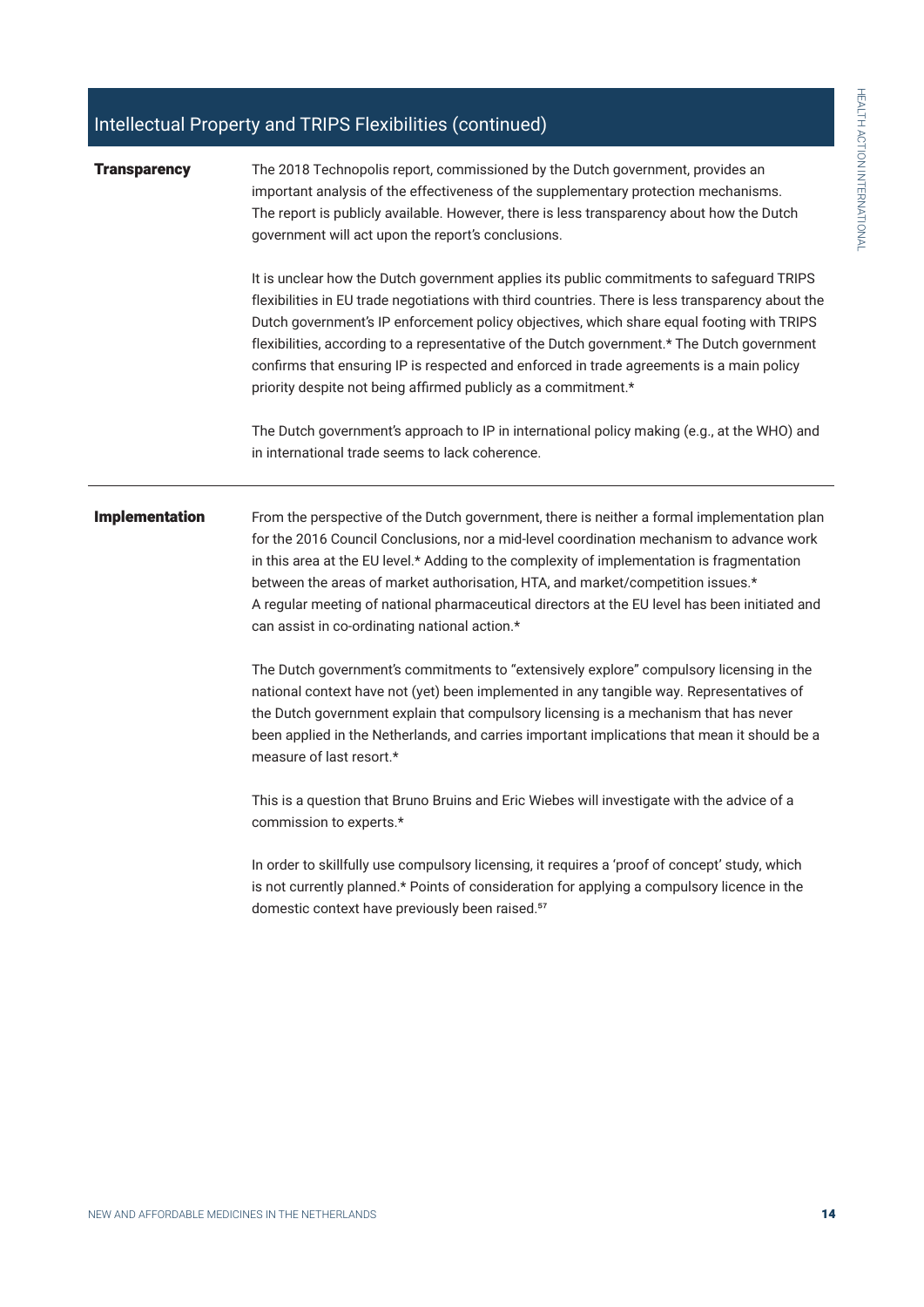| <b>Alternative Innovation Models</b> |                                                                                                                                                                                                                                                                                                                                                                                                                                                                                                                      |  |
|--------------------------------------|----------------------------------------------------------------------------------------------------------------------------------------------------------------------------------------------------------------------------------------------------------------------------------------------------------------------------------------------------------------------------------------------------------------------------------------------------------------------------------------------------------------------|--|
| <b>Consensus Building</b>            | In the development of the 2016 EU Council Conclusions, the Dutch Presidency championed<br>a new narrative about the need for pharmaceutical effectiveness models among EU Member<br>States. The Netherlands has also participated in the EMA's early projects on adaptive<br>pathways thereby contributing to consensus about this 'early access' model, about which<br>several concerns have been raised. <sup>58</sup>                                                                                             |  |
|                                      | The Dutch government also reports that the Netherlands Federation of University Medical<br>Centres' (NFU) Commission on Socially Responsible Licensing has a shared understanding<br>about the benefits to patients of linking the public investment to university research and<br>affordability of products.*                                                                                                                                                                                                       |  |
|                                      | The Dutch government's engagement with the pharmaceutical industry aims to develop a<br>mutual understanding in the short term of the causes of excessively high medicines prices.<br>Future solutions can be built on this understanding.*                                                                                                                                                                                                                                                                          |  |
| <b>Transparency</b>                  | The Minister indicated that the NFU will establish a coalition of stakeholders to develop<br>principles for, and exchange experience about, socially responsible licensing. <sup>59</sup> However, no<br>information about this initiative was retrievable online. The Dutch government indicates that<br>there has been limited action in this area.*                                                                                                                                                               |  |
| <b>Implementation</b>                | The Dutch government has invested millions of euros in two initiatives aiming to catalyse<br>new models of innovation, namely Fair Medicine and the Oncode Institute. Both projects<br>promote, in part, the repurposing of medicines. As both projects are new, it is not yet possible<br>to judge whether their strategic plans will deliver innovative and affordable medicines. At the<br>European level, the Dutch government participated in an adaptive pathways pilot study, which<br>is currently stalled.* |  |

The Dutch government has invested millions of euros in two initiatives aiming to catalyse new models of innovation, namely Fair Medicine and the Oncode Institute.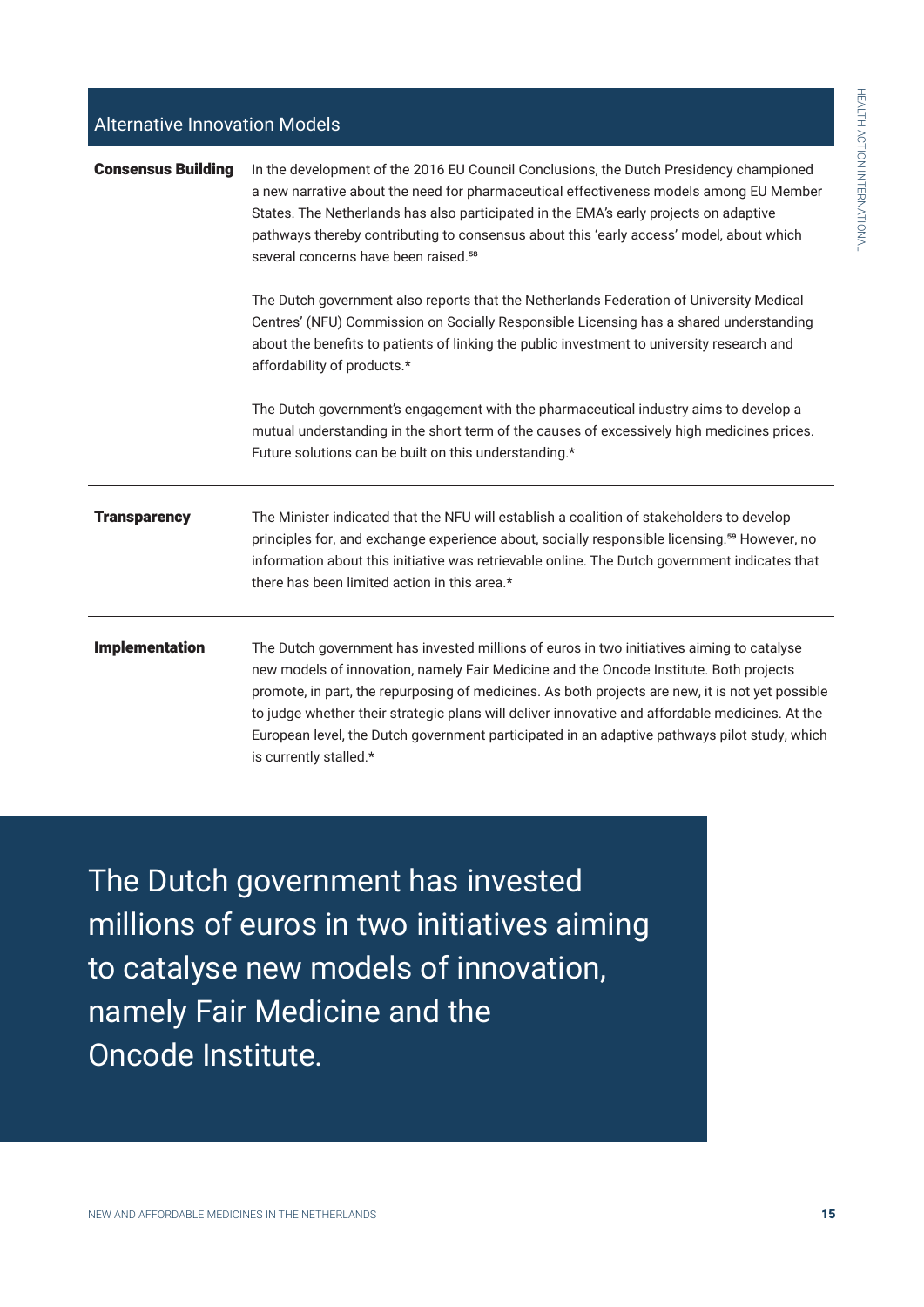| <b>Consensus Building</b> | In line with the 2017 report by the RVS, the Dutch government's policy actions promote the<br>role of ACM in addressing anti-competitive behaviour in the pharmaceutical sector and<br>promoting collaborative procurement by purchasers (i.e., through guidelines aligned with<br>competition law).                                                                                                                                                                                                                       |
|---------------------------|----------------------------------------------------------------------------------------------------------------------------------------------------------------------------------------------------------------------------------------------------------------------------------------------------------------------------------------------------------------------------------------------------------------------------------------------------------------------------------------------------------------------------|
| <b>Transparency</b>       | The ACM's online mission statement gives priority to prescription drug prices; its website<br>lists the actions ACM is pursing in the pharmaceutical sector. <sup>60</sup>                                                                                                                                                                                                                                                                                                                                                 |
| <b>Implementation</b>     | This criteria is difficult to judge based on publicly available information about competition<br>policy. For example, the ACM expenditures increased from 2015 to 2016, yet it is unclear<br>if increased funding went to monitoring and acting in the pharmaceutical sector. <sup>61</sup> From<br>the perspective of pharmaceutical reimbursement, the 'preferential policy' aims to create a<br>competitive market for generics, thereby enhancing the coherence of national competition<br>and reimbursement policies. |

# Pricing Policy

**Consensus Building** Former Minister of Health, Edith Schippers, has been very outspoken in putting the issue of high drug prices on the national and European agendas. Significant political interest turned to the lack of price transparency and need for alternative innovation models (i.e., at meetings of the EU Ministers and the WHO Fair Pricing Forum). Her successor, Minister Bruno Bruins, continues the existing initiatives; however, the focus of the national policy agenda has transitioned to more decentralised initiatives, such as exploring pharmacy preparations and amendments to the reimbursement system. For example, the forthcoming second Fair Pricing Forum serves to achieve a broad understanding about the current challenges to the affordability of medicines around the world.\*

> The optimal outcome would be to raise awareness for this challenge that needs to be fixed in other health systems.\* In addition, Minister Bruins has met with, and called for, the pharmaceutical industry to be more transparent about drug prices.<sup>62 63</sup>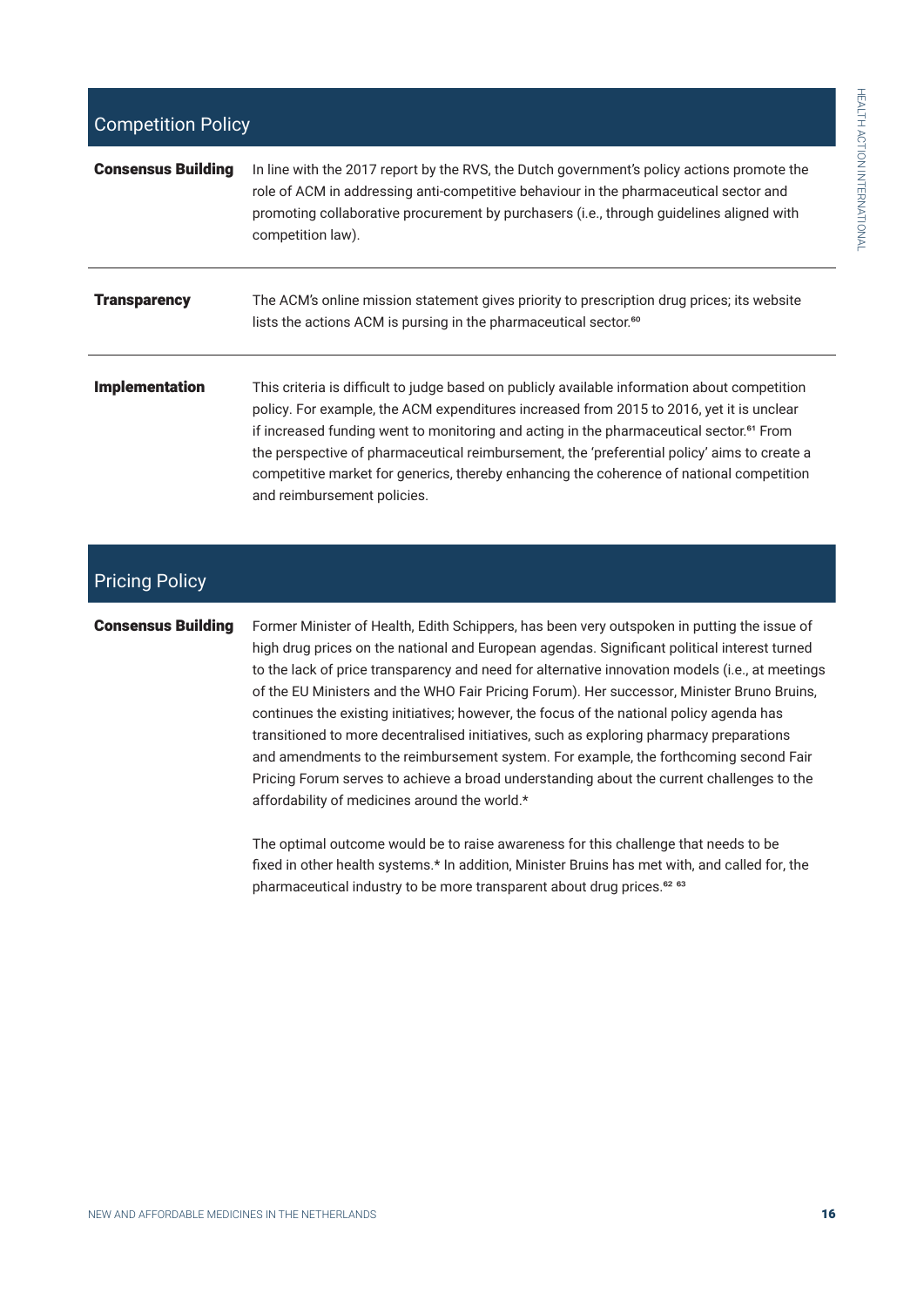# Pricing Policy (continued)

| <b>Transparency</b> | Despite commitments from the Dutch government to "always strive to achieve a public<br>price reduction or discount", full transparency (i.e., publicly accessible information about<br>medicines price-building and purchase prices) remains elusive. For example, the Expensive<br>Medicines Monitor offers data about spending on medicines procurement. However, it offers<br>no additional transparency about agreements-which medicines at what price-or on the<br>costs of drug development. The Dutch government views transparency as a means to an end,<br>which is to purchase the right medicines at the right price.* |
|---------------------|-----------------------------------------------------------------------------------------------------------------------------------------------------------------------------------------------------------------------------------------------------------------------------------------------------------------------------------------------------------------------------------------------------------------------------------------------------------------------------------------------------------------------------------------------------------------------------------------------------------------------------------|
|                     | Important questions remain, such as: How will the price information will be used?*                                                                                                                                                                                                                                                                                                                                                                                                                                                                                                                                                |
|                     | Greater transparency in pharmaceutical pricing helps to hold manufacturers accountable to<br>the prices they are asking and, where necessary, to stimulate public and political inquiry into<br>excessively high prices.* Within the Dutch government, both coordinated and uncoordinated<br>approaches are taken to medicines price transparency.*                                                                                                                                                                                                                                                                               |
|                     | At the European level, the Beneluxai Cooperation shows continued commitment from the<br>Dutch and other governments to engage in joint HTA and price negotiations. Yet, a joint<br>negotiation that leads to a secret price agreement (i.e., in the case of Spinraza) is a short-<br>term win without the long-term gains for greater transparency of R&D costs and prices. <sup>64</sup>                                                                                                                                                                                                                                         |
|                     | The joint negotiations for the reimbursement of Orkambi demonstrated that the Dutch<br>government has little power to force pharmaceutical companies to be more transparent in<br>their price building and profitability. At the same time, these negotiations reinforced that                                                                                                                                                                                                                                                                                                                                                    |

**Implementation** Under the leadership of Edith Schippers, multiple initiatives were launched to implement new pricing policies, such as the Expensive Medicines Procurement Platform, and the Drug Price Negotiation Unit ('lock' or 'sluis'). The medicines 'lock' was created to find solutions to highpriced specialty medicines, meaning that the refusal to pay a high price does not indefinitely lead to rationing or non-availability of treatments that are important for patients. Recently the ACM has clarified uncertainties by publishing the rules for hospitals and insurers to collectively procure medicines.

national governments should not, and will not, pay an exorbitant price for a medicine.

At the European level, the Dutch government will participate in the Beneluxai joint horizon scanning initiative starting in 2019 to forecast upcoming innovations in industry's pipeline.\*

The core questions will be: Are these medicines really innovative? What is a reasonable price for them?\*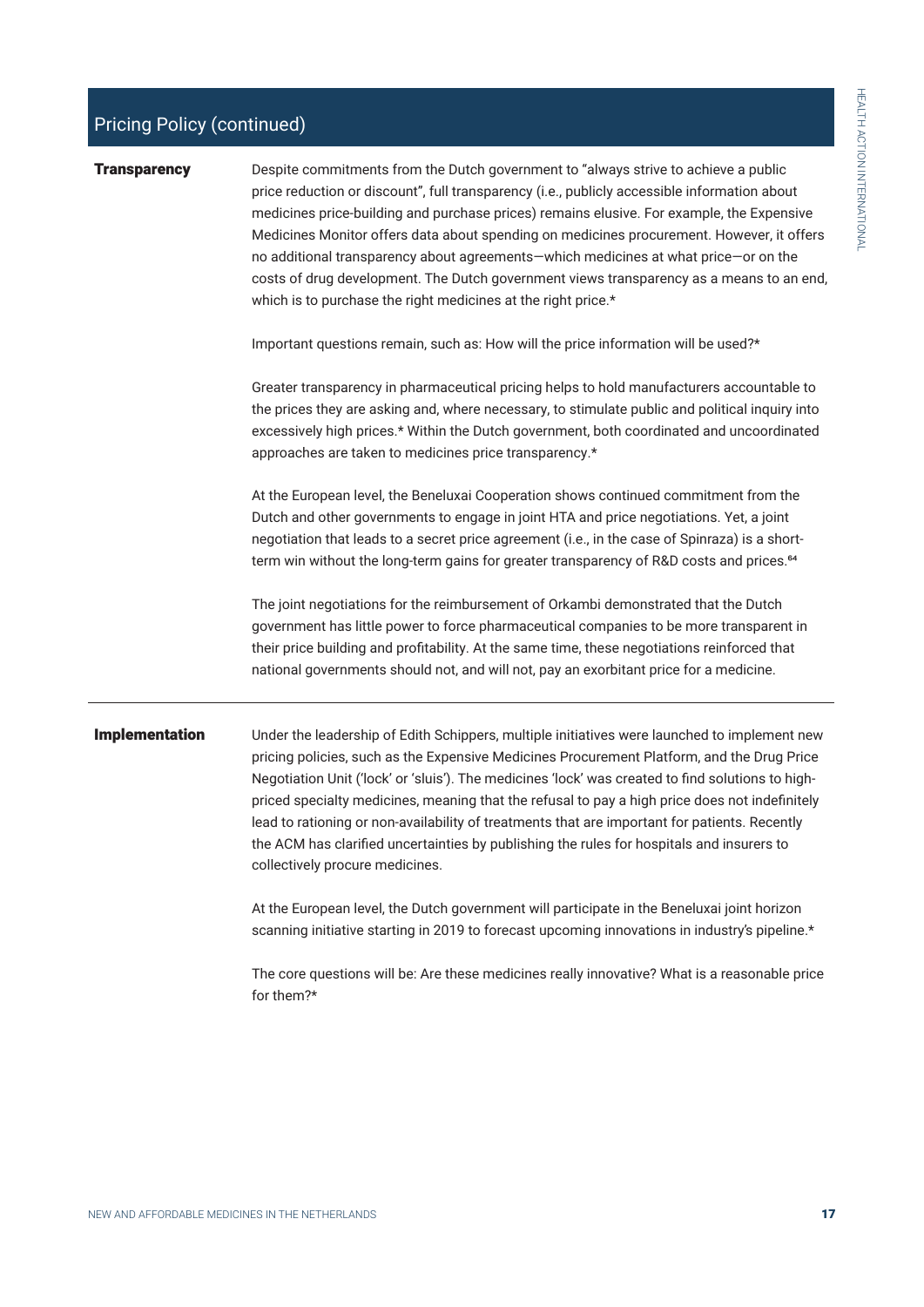# CONCLUSIONS & RECOMMENDATIONS

Since 2016, the Dutch government has made numerous commitments for the development and marketing of new, affordable medicines. These commitments range from pharmaceutical pricing policies and mechanisms for IP management and TRIPS flexibilities (most commitments), to alternative models of innovation and domestic competition policy (least commitments). These commitments have been actioned to varying degrees.

Among the most notable are the Dutch government's initiatives to:

- Take steps to cultivate a shared understanding among pharmaceutical policy stakeholders at the EU and national levels. The Dutch government has also successfully advanced European cross-national dialogue and cooperation on the affordability of medicines.
- Raise awareness of its many policy commitments and actions in this field. Nevertheless, the significant transparency of R&D costs and public medicines prices—a key policy commitment—has not yet been achieved.
- Introduce several pilot programmes and pricing policies to implement and incentivise the development and marketing of affordable medicines; however, implementation plans are still lacking in certain areas (i.e., socially responsible licensing, compulsory licensing, protection of TRIPS flexibilities in trade relations with third countries).

These conclusions yield the following recommendations:

# **In the Netherlands**

Complement the recent decentralised pharmaceutical pricing policies with systemic interventions that also leverage IP and competition policy options to lead to more affordable medicines.

- Build greater coherence between the Dutch government's health and economic policies where health considerations take primacy over trade and IP concerns, in line with international law.
- This greater coherence is required for the Dutch government to play a leadership role in safeguarding TRIPS flexibilities in the EU's trade relations with third countries.
- Generate or leverage expertise for applying other new innovation models and kickstart national commissions exploring the use of socially responsible licensing and compulsory licensing in the domestic context.
- Finance and launch incentives for 'proof of concept' and pilot projects on new models of pharmaceutical innovation and IP management (i.e., delinkage, socially responsible licensing and compulsory licensing).
- Conduct and publish a robust evaluation of the R&D costs and affordability of products resulting from the Fair Medicine and Oncode Institute initiatives over the long term. Develop a plan to apply the lessons learned from these intiatives to systemic changes in Dutch pharmaceutical policy.
- Defend the public interest by continuing to investigate potential cases of anti-competitive behaviour in the pharmaceutical market and widely publicise the outcomes.
- Develop an implementation plan to realise full transparency of R&D costs, price structures, and (public) prices. This plan should outline how this information will be used by the government in pursuit of more affordable medicines.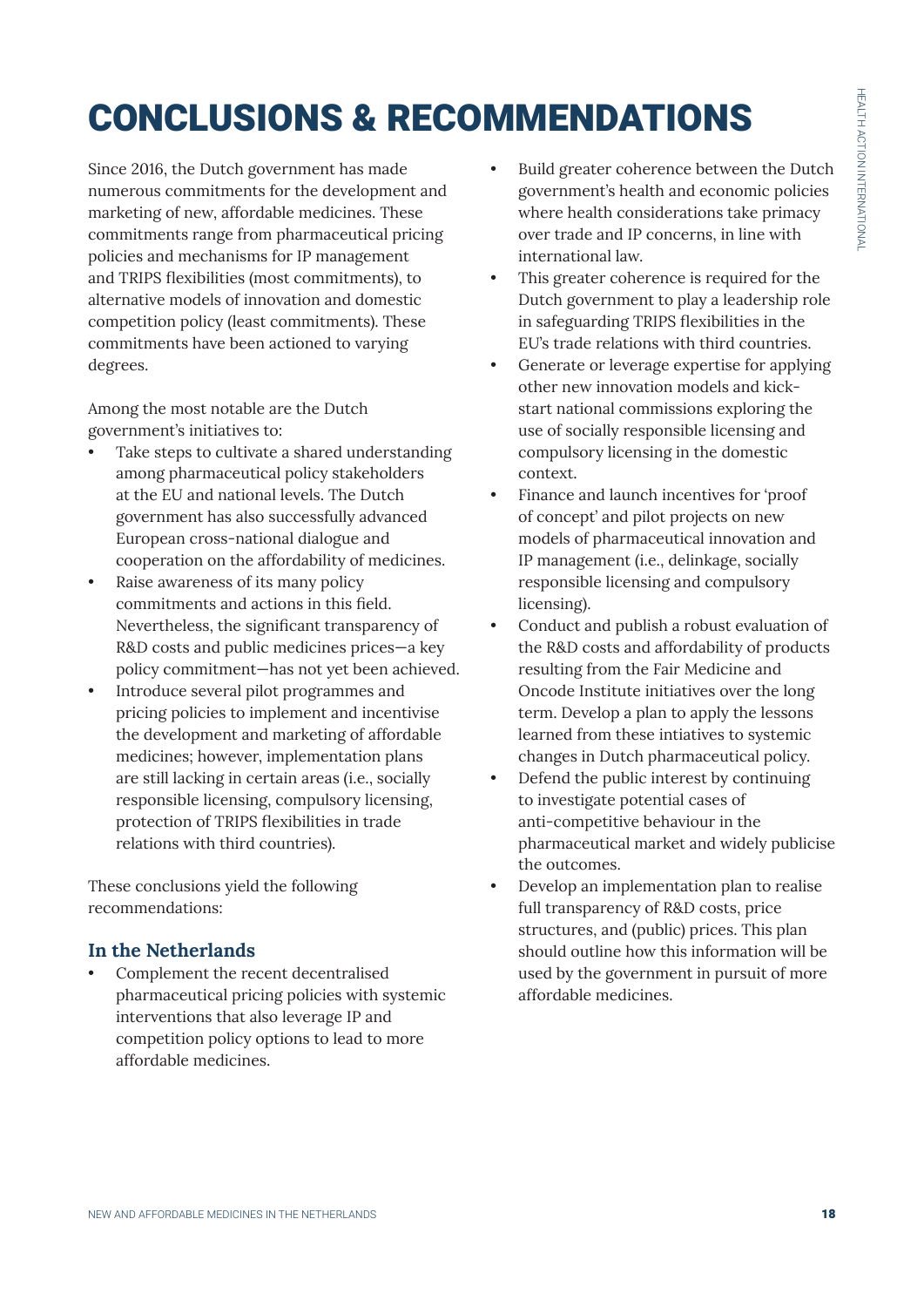# **At the EU level**

- Continue spearheading the debate on the affordability of medicines in national, European, and international fora. One area of focus is the proposed EC Regulation on HTA.
- Support the recalibration of incentives to bring affordable new medicines to the market through the anticipated revision of the EU Pharmaceutical, EU Paediatric, and Orphan Drug Regulations, and follow up the conclusions of the Technopolis report through a critical review of the SPC Regulation. The Dutch government should mobilise other EU Member States to elaborate comprehensive and coherent IP reforms in these Regulations to promote public health interests.
- Call for mechanisms to coordinate the implementation of the 2016 Council Conclusions among EU Member States and follow up the request for the Directorate-General for Competition to produce a report on recent competition cases or potential cases of market abuse, excessive pricing, and other market restrictions impacting negatively on consumers (article 48).
- Continue to participate in joint horizon scanning, particularly in the fields of (price) information sharing, joint price negotiations, and approaches to unavailable medicines, through EU initiatives, such as Beneluxai Cooperation, EUnetHTA, EUripid, and others.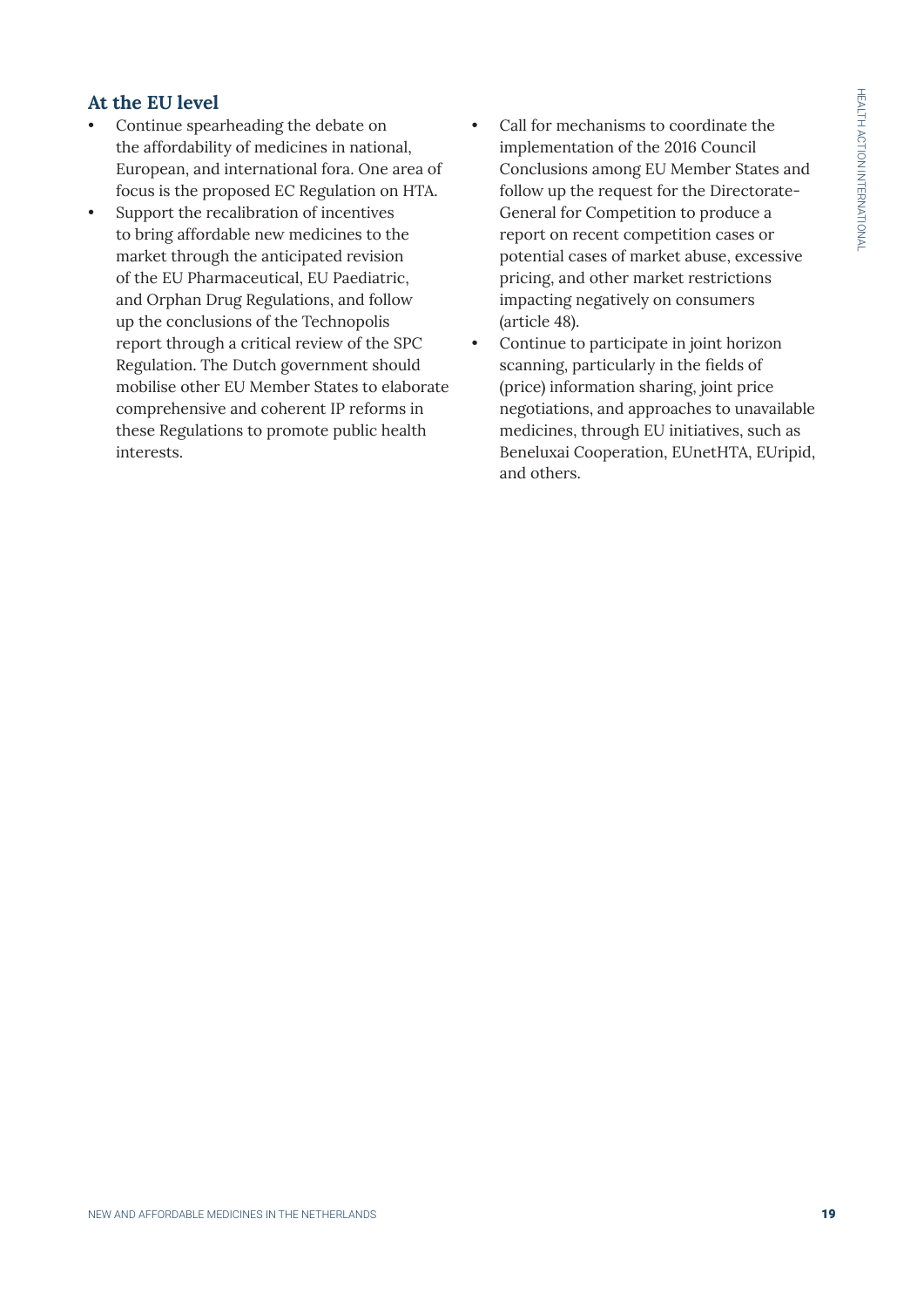# ANNEX 1

# **Detailed Methodolgy for** Document Review

# **Defining a Government Commitment**

Commitments are written or oral statements made by government institutions (i.e., ministries, agencies) or government representatives in their official capacity (i.e., kamerbrieven) concerning the Netherlands' domestic pharmaceutical policy and, specifically, the price and affordability of medicines. Statements made by an individual in a private capacity are not considered commitments (i.e., personal statement by the former President of the Dutch Authority for Consumers and Markets).

Statements made in national and international (i.e., EU, UN/WHO) policy fora may be considered commitments.

Considering the structure and functions within the Dutch government, commitments towards medicines pricing and affordability on the national market may be made by:

- Ministry of Public Health, Welfare and Sport / Volksgezondheid, Welzijn en Sport.
- Ministry of Economic Affairs and Climate Policy / Economische Zaken en Klimaat.
- Dutch Authority for Consumers and Markets / Autoriteit Consument en Markt.

Other statements of interest may come from the Raad voor Volksgezondheid en Samenleving (an independent advisory body to the government), and relevant meetings in the Dutch Parliament (i.e., 2017 hearing on the pharmaceutical industry).

International policy fora in which the Dutch government may make commitments in statements and presentations given at :

- World Health Assembly and Executive Board meetings.
- UN High Level Panel on Access to Medicines.
- Council of the EU, including the Council Conclusions adopted during the Dutch Presidency (January to June, 2016).
- European Commission Expert Group on Safe and Timely Access to Medicines for Patients.
- Related events in the European Parliament.
- The Fair Pricing Forum (co-hosted by the Dutch government and WHO).
- Beneluxai group and Valletta group.

# **Document collection**

The document search was executed in August, 2018, in both English and Dutch. The search included:

1. A systematic search of government and multilateral institutions websites (see list below).

If a search engine was available on these websites, then the search terms specified below were used. If no search engine was available then a manual search was conducted of relevant documents.

The websites and search terms included:

- Dutch government www.rijksoverheid.nl/ documenten (search terms: Geneesmiddelen and Geneesmiddelen Kamerbrief; 'Medicines Documents' on the English-language website.
- Dutch Council for Public Health and Society https://www.raadrvs.nl (search terms: Geneesmiddelen).
- Dutch Parliament.
- Dutch Authority for Consumers and Markets https://www.acm.nl/en (search terms: geneesmiddelen).
- World Health Organization iris, searched for: WHO recommendations on transparency and access to medicines; statements by the Netherlands.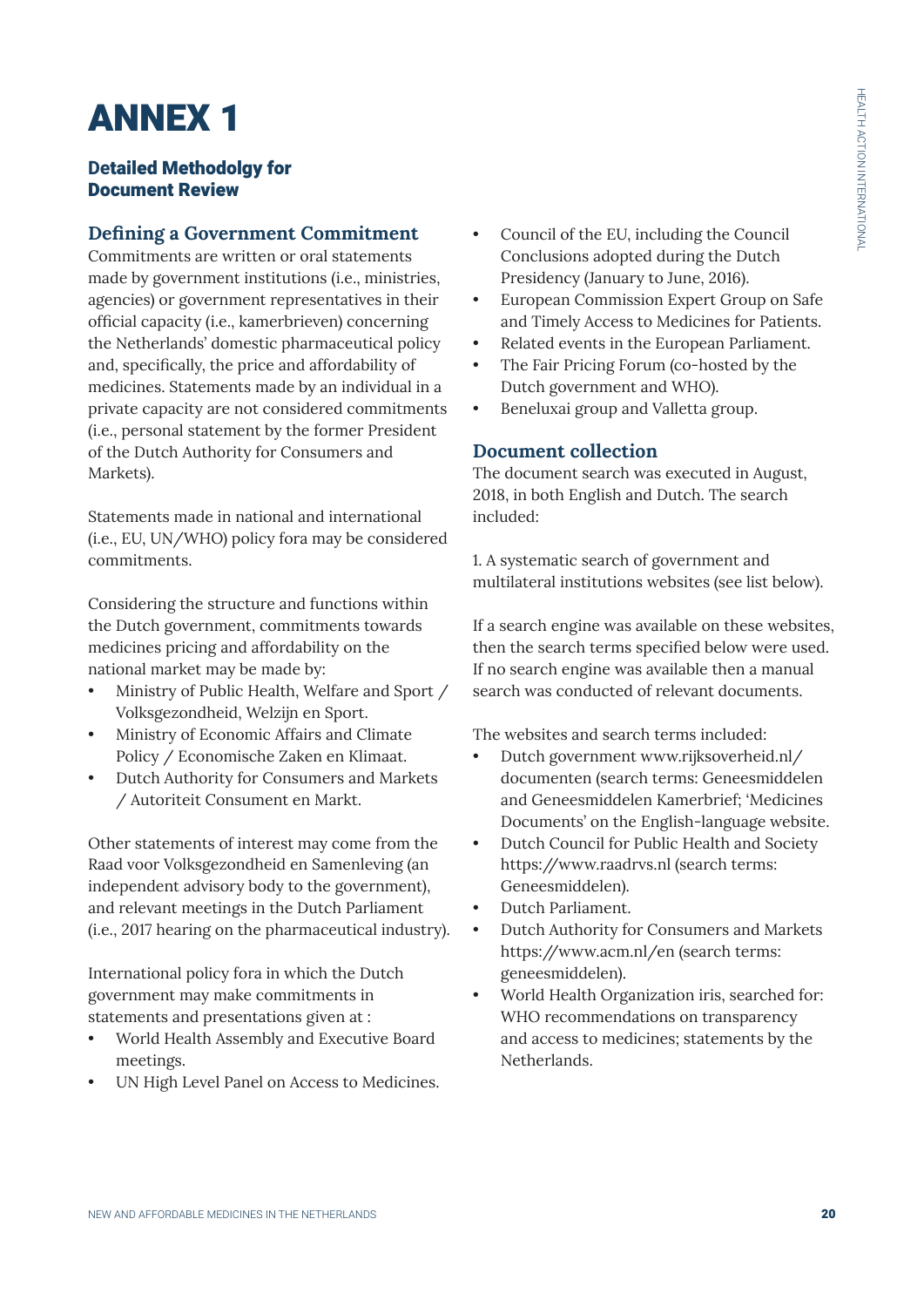World Health Assembly and Executive Board:

- Documentation for WHAs 69–70 and EB meetings 138-143.<sup>65</sup>
- Official records for WHAs 69–70 and EB meetings 138-143.<sup>66</sup>
- Resolutions, decisions and annexes from EB: EBSS4/2017/REC/1\*; EB141/2017/REC/1; EB140/2017/REC/1; EB139/2016/REC/1; EB138/2016/REC/1; and WHA: WHA70/2017/ REC/1; WHA69/2016/REC/1.
- Summary and verbatim records from EB: EB140/2017/REC/2; EB138/2016/REC/2; provi-sional summary records EB 142<sup>67</sup>; WHA: WHA70/2017/REC/3; WHA69/2016/REC/3.
- UN High Level Panel on Access to Medicines, including the Submission by the Netherlands Ministry of Foreign Affairs<sup>68</sup> and the Report of the United Nation's Secretary-General's High-Level Panel on Access to Medicines.<sup>69</sup>

Council of the European Union

- Council document register,<sup>70</sup> meeting minutes,<sup>71</sup> and general search tool<sup>72</sup>: 'medicine pricing'; 'medicines'; 'medicine' ; 'drugs'; 'drug'; 'pharmaceutical' ; 'pharmaceuticals'.
- Drafts of Council Conclusions and final versions adopted during the Dutch Presidency (January–June, 2016).
- European Commission Expert Group on Safe and Timely Access to Medicines for Patients,73 meetings 4–9.
- European Parliament,<sup>74</sup> specifically the EP Workshop on EU Options for Improving Access to Medicines<sup>7,5</sup>

The Fair Pricing Forum:

- Speech by State Secretary Martin van Rijn at the 'Fair Pricing Forum' in Amsterdam.76
- Report on the Fair Pricing Forum 2017.<sup>77</sup>
- Informal advisory group meeting, WHO Geneva, 22–24 November 2016.78
- 'Medicines Documents' of the website of the Government of the Netherlands.<sup>79</sup>

2) A systematic search of academic literature in various databases, including:

## PubMed using the search string:

• ((((((((((Transparen\* OR pric\* OR afford\* OR "access to medicine\*" OR "intellectual property" OR patent OR OR "government use" OR "compulsory licens\*" OR "parallel import\*" OR competition OR anti-competitive OR delink\* OR delink\* OR "prize fund" OR "open innovat\*" OR "reference pric\*" OR negotiat\* OR procurement OR "pric\* control"))) AND ((pharmaceutical\* OR medicine\* OR drug\*))) AND ( "2016/01/01"[PDat] : "2018/12/31"[PDat] ))) AND ( "2016/01/01"[PDat] : "2018/12/31"[PDat] ))) AND ( "2016/01/01"[PDat] : "2018/12/31"[PDat] ))) AND ((Netherland\* or Dutch)) Filters: Publication date from 2016/01/01 to 2018/12/31.

Google, PubMed, and LexisNexis, using the search string:

• "Netherlands" AND "pharmaceuticals" AND "transparency"; "Dutch" AND "pharmaceuticals" AND "transparency"; "Netherlands" AND "medicines" AND "transparency"; "Dutch" AND "medicines" AND "transparency"; Netherlands "trips+" provisions; "Netherlands" "trips+" trade agreements; "Netherlands" AND "Trade-Related Aspects of Intellectual Property Rights"; Netherlands "pharmaceuticals" AND "abuse"; "Netherlands" Truvada; "Netherlands" AND "SPC".

3) A systematic search of the Dutch Medical Journal (*Nederlands Tijdschrijft voor Geneeskunde*) news section using the search term: geneesmiddelen.

4) A systematic search of grey literature on the IP Health and EU Alliance listservs for any document that constitutes a government commitment or action related to medicines pricing and affordability in the Netherlands.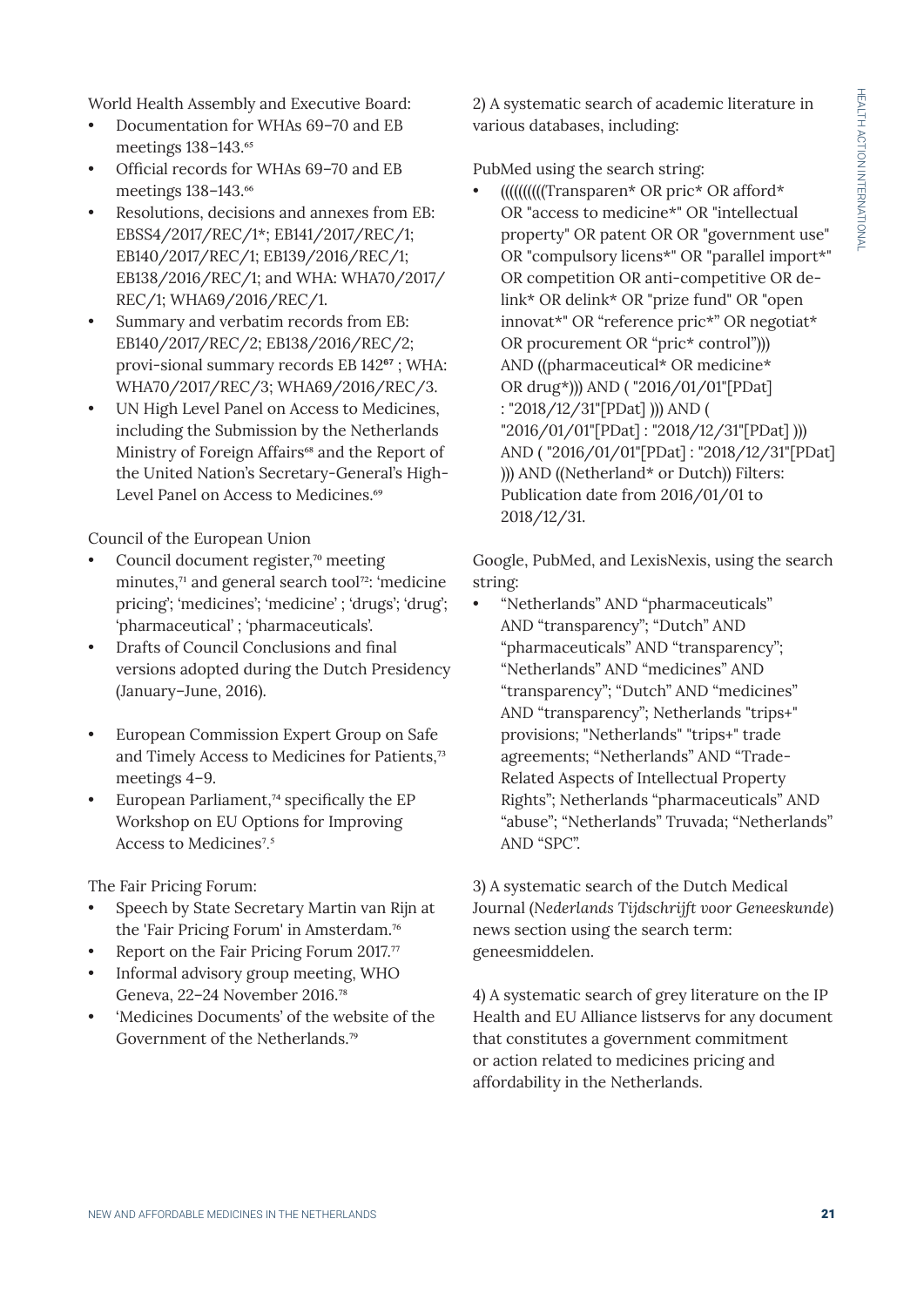We also 'crowdsourced' documents from nongovernmental organisations actively advocating for lower medicines prices in the Netherlands.

# **Inclusion criteria for documents**

Documents were included in our study if they met these inclusion criteria:

• Document expresses a government commitment to domestic policy measure or an action specifically related to the pricing and/or affordability of medicines in the Netherlands.

- Publication date after 1 January, 2016.
- Full text of the document was available.
- No newer version of the document was available.

Material that did not include specific commitments or actions were attributable to the Dutch government were excluded.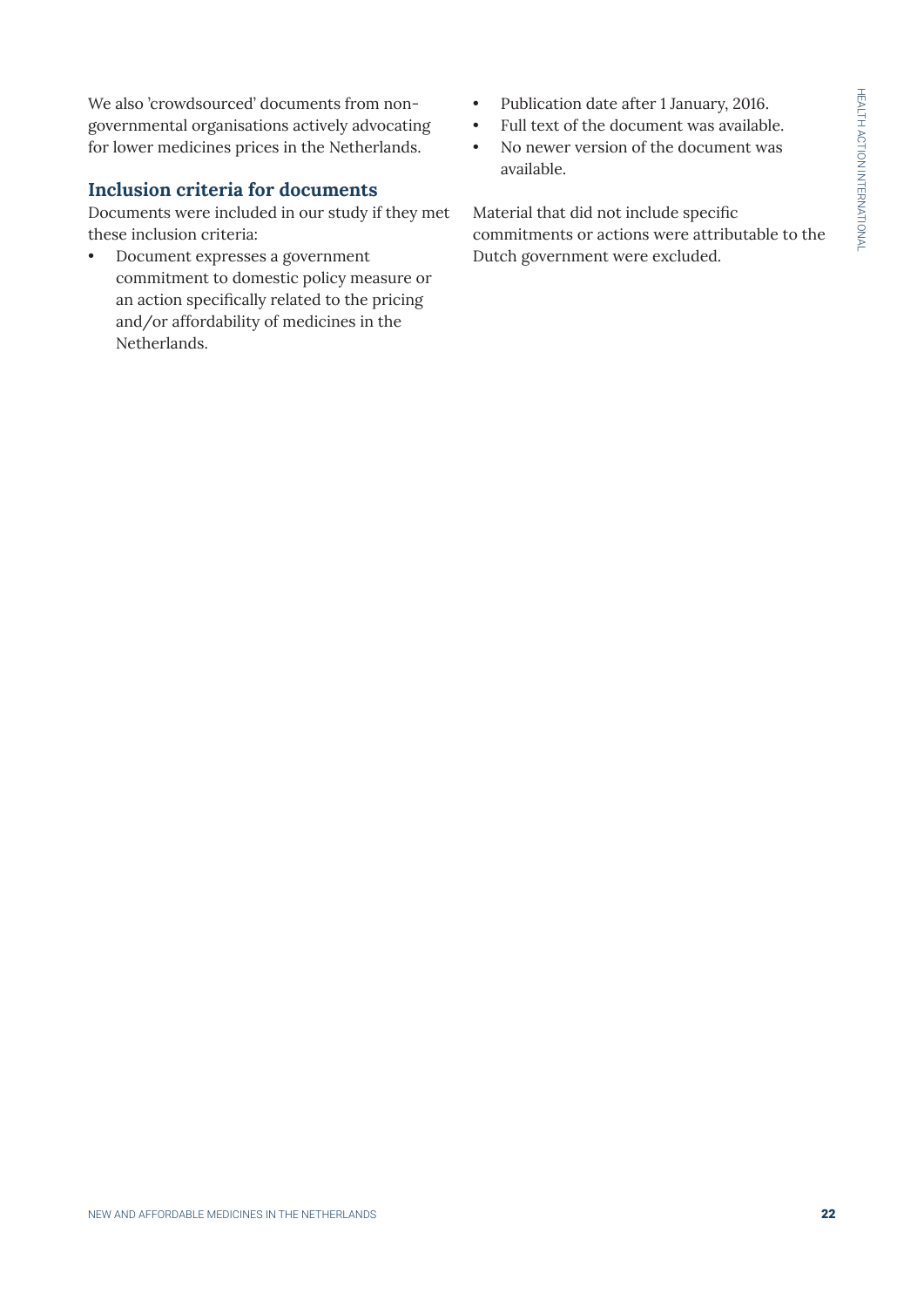# ANNEX 2

# List of Source Documents

Minister Edith Schippers, 'Kamerbrief over visie op geneesmiddelen' (Rijksoverheid, 29 January 2016) <https://www.rijksoverheid.nl/ documenten/kamerstukken/2016/01/29/ kamerbrief-over-visie-op-geneesmiddelen> accessed 14 September 2018

Ministerie van Volksgezondheid, Welzijn en Sport, 'Kamerbrief met reactie op manifest "Toegankelijke medicijnen"' (Rijksoverheid, 1 February 2017) <https://www.rijksoverheid.nl/documenten/ kamerstukken/2017/02/01/kamerbrief-metreactie-op-manifest-toegankelijke-medicijnen> accessed 14 September 2018

Ministerie van Volksgezondheid, Welzijn en Sport, 'Kamerbrief over verslag schriftelijk overleg (VSO) over de voortgang visie op geneesmiddelen' (Rijksoverheid, 1 Februari 2017) <https://www.rijksoverheid.nl/documenten/ kamerstukken/2017/02/01/kamerbrief-oververslag-schriftelijk-overleg-vso-over-devoortgang-visie-op-geneesmiddelen> accessed 14 September 2018

Ministerie van Volksgezondheid, Welzijn en Sport, 'Commissiebrief over het bericht "Farmaceuten overdrijven hun kosten enorm"' (Rijksoverheid, 27 September 2017) <https://www.rijksoverheid. nl/documenten/kamerstukken/2017/09/27/ commissiebrief-over-het-bericht- %E2%80%98farmaceuten-overdrijven-hunkosten-enorm%E2%80%99> accessed 14 September 2018

Minister Bruno Bruins, 'Kamerbrief over RVSadvies over ontwikkeling nieuwe geneesmiddelen' (Rijksoverheid, 16 November 2017) <https:// www.rijksoverheid.nl/documenten/ kamerstukken/2017/11/16/kamerbriefover-rvs-advies-over-ontwikkeling-nieuwegeneesmiddelen> accessed 14 September 2018

Minister Bruno Bruins, 'Kamerbrief over voortgang geneesmiddelenbeleid' (Rijksoverheid, 16 No-vember 2017)

Ministerie van Volksgezondheid, Welzijn en Sport, 'Kamerbrief met reactie over uitspraak transpa-rantie prijzen (wees)geneesmiddelen ' (15 January 2018) <https://www.rijksoverheid. nl/documenten/kamerstukken/2018/01/15/ kamerbrief-met-reactie-over-uitspraaktransparantie-prijzen-weesgeneesmiddelen> accessed 14 September 2018

Minister Bruno Bruins, 'Kamerbrief over uitwerking maatregelen om de kosten van geneesen hul-pmiddelen te beheersen' (Rijksoverheid, 15 June 2018) <https://www.rijksoverheid. nl/binaries/rijksoverheid/documenten/ kamerstukken/2018/06/15/kamerbrief-overuitwerking-maatregelen-om-de-kosten-vangenees-en-hulpmiddelen-te-beheersen/ kamerbrief-over-uitwerking-maatregelen-omde-kosten-van-genees-en-hulpmiddelen-tebeheersen.pdf> accessed 14 September 2018

Minister Bruno Bruins, 'Kamerbrief over aanbieding studies werking beschermingsmechanismen intellectueel eigendom geneesmiddelen' (Rijksoverheid, 15 June 2018) <https://www.rijksoverheid.nl/ documenten/kamerstukken/2018/06/15/ kamerbrief-over-aanbieding-studies-werkingbeschermingsmechanismen-intellectueeleigendom-geneesmiddelen> accessed 14 September 2018

Minister Bruno Bruins & Minister Eric Wiebe, 'Kamerbrief over Inwerkingtreding apothekersvrijstel-ling in Rijksoctrooiwet' (Rijksoverheid, 15 June 2018) <https://www. rijksoverheid.nl/binaries/rijksoverheid/ documenten/kamerstukken/2018/06/15/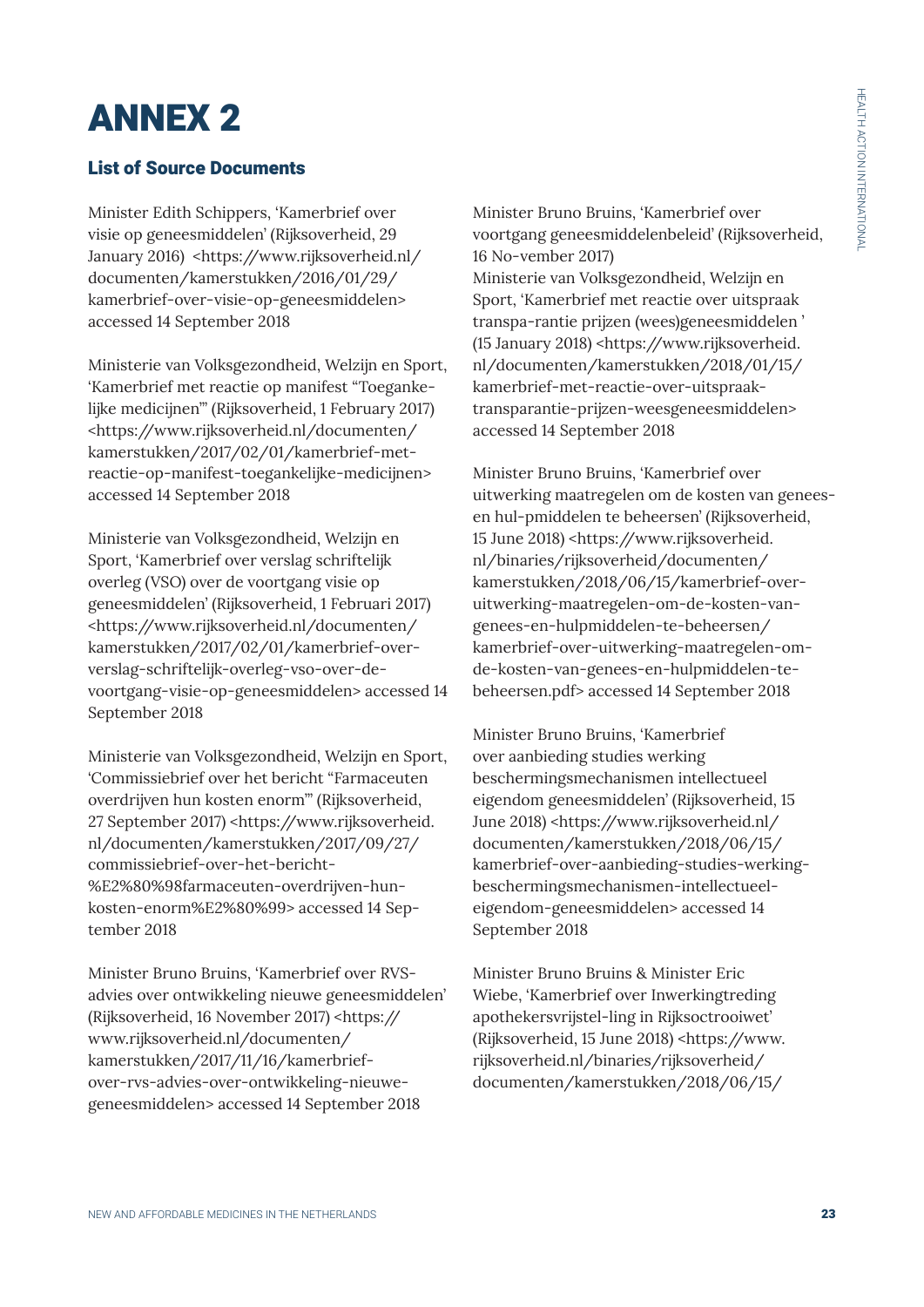kamerbrief-over-inwerkingtredingapothekersvrijstelling-in-rijksoctrooiwet/ kamerbrief-over-inwerkingtredingapothekersvrijstelling-in-rijksoctrooiwet.pdf> accessed 29 October 2018

VVD, CDA, D66 and the Christian Union, 'Coalition Agreement "Confidence in the Future"' (Gov-ernment of the Netherlands, 10 October 2017) <https://www.government.nl/documents/ publications/2017/10/10/coalition-agreementconfidence-in-the-future> accessed 14 September 2018

Ministry of Health, Welfare and Sport 'Report by the Working Party Drug Shortages (in the Netherlands)' (Government of the Netherlands, 8 May 2017)

Ministry of Health, Welfare and Sport, 'Summary of Medicines Plan' (Government of the Nether-lands, 26 Februari 2016) <https:// www.government.nl/binaries/government/ documents/reports/2016/02/26/summaryof-medicines-plan/summary-of-medicinesplan.pdf> and <https://www.rijksoverheid.nl/ onderwerpen/geneesmiddelen/documenten/ rapporten/2016/02/01/samenvatting-nieuwegeneesmiddelenvisie-2016> accessed 14 September 2018

'Submission by the Ministry of Foreign Affairs, the Kingdom of the Netherlands' (UNSG Access Meds, 27 February 2016) <http://www.unsgaccessmeds. org/inbox/2016/2/27/ministry-of-foreignaffairs-the-kingdom-of-the-netherlands> accessed 14 September 2018

WHO, 'Executive Board 140th session: Summary records' (23–31 January 2017) EB140/2017/REC/2

WHO, 'Seventieth World Health Assembly: Summary of records of committees, reports of commit-tees' (22–31 May 2017) WHA70/2017/ REC/3

Council of the European Union, 'Conclusions on strengthening the balance in the pharmaceutical systems in the EU and its Member States' [2016] OJ C 269/31

L Ploumen and E Schippers, 'Better life through medicine—let's leave no one behind' (2016) 389 Lancet 339

R Nagarajan, 'Transparency in drug pricing an important goal: Dutch health minister' (Times of India, 21 June 2018) <https://timesofindia. indiatimes.com/business/internationalbusiness/transparency-in-drug-pricingan-important-goal-dutch-health-minister/ articleshow/64684186.cms> accessed 14 September 2018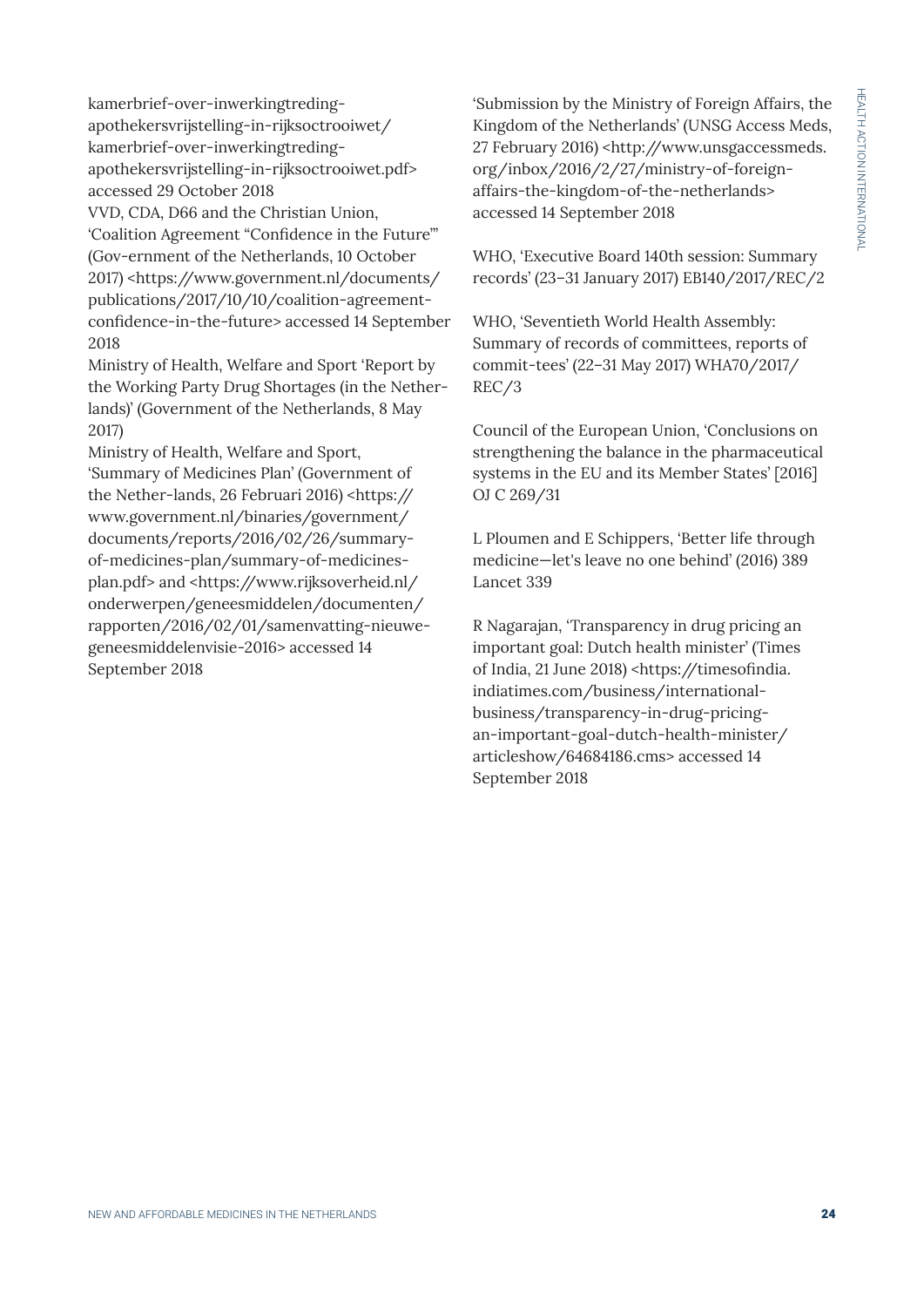# ANNEX 3

# Semi-structured Interview Guide

# **Key Informant's General Appreciation of the Commitments and Policy Actions**

Do you agree the Dutch government has made the following commitments (selected from the draft report depending on the key informant's field of work)?

How have these commitments been implemented?

To what degree has the Dutch government implemented the commitments in the 2016 Council Conclusions? What are the key achievements? Which policy areas have key bottlenecks to achieving more affordable, new medicines?

Have the measures introduced since 2016 by the Dutch government to bring down excessively high medicines prices been successful? Based on what evidence?

Has the Dutch government's recent policies (since 2016) improved transparency of a) pricing b) cost of R&D, which is required for more affordable medicines?

Have the Dutch government's recent policies (since 2016) improved consensus about how to address excessive medicines prices i) both between EU member states, and ii) within the ministries of the Dutch government?

# **Questions in Relation to Specific Uncertainties Revealed in the Document Review**

How have EU member states reacted to the Netherlands' position against TRIPS-plus measures in EU trade agreements with developing nations?

How does Minister Bruins plan to "extensively explore" the use of compulsory licences for highpriced medicines (in the Netherlands) (stated on November 22, 2017)?

Within the Dutch government, how aligned are the various ministries (foreign affairs, economic affairs) with Minister Bruins' position?

What is the mandate and action to date of the NFU's Commission on Socially Responsible Licensing? What does the government expect the outcome will be?

Does the government plan to take action on the results of the Technopolis report, specifically the conclusion that various protection mechanisms award the companies generously but that there is no evidence of their effect on innovation?

What action has Minister Bruins taken/plan to take to examine the funding and provision of pharmacy preparations?

What outcomes need to be achieved for Fair Medicine and Oncode Institute to have been successful at delivering more affordable new medicines? If those are successful what are the plans for scaling up?

What is the Dutch government's long-term vision for sustaining affordable prices for new medicines? How will this vision be achieved (i.e., multiple coalition agreements a la Fair Medicine, other approaches)?

Is the ACM currently investigating other medicines? What is the impact of the ACM's guideline on cooperation for the procurement of medicines by Dutch insurers and hospitals?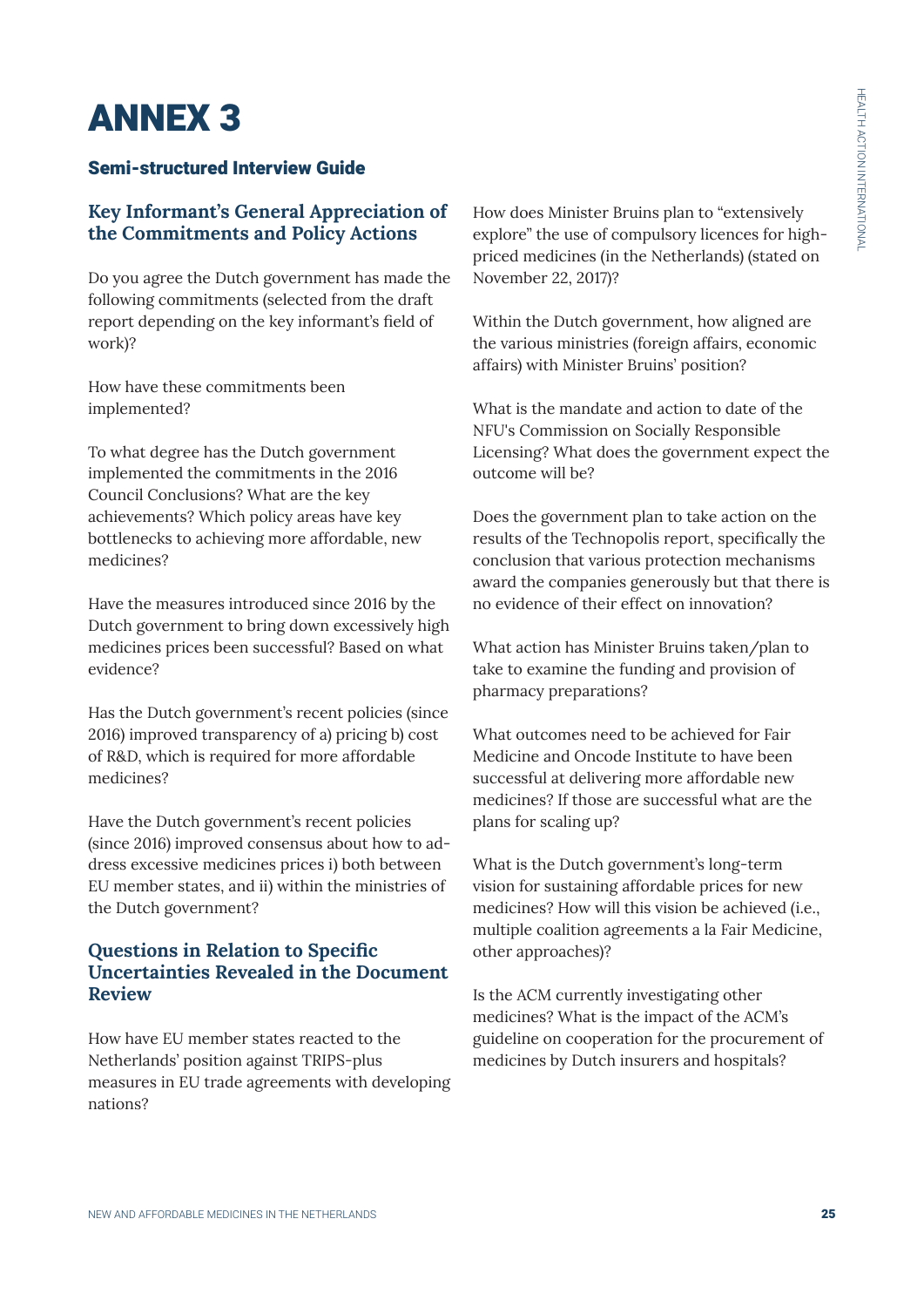Transparency of R&D costs has been called an essential starting point for policies aiming to deliver affordable medicines. This is affirmed in numerous documents. What action has the Dutch government planned?

One of Minister Bruin's commitments is to discuss the issue of high medicines prices and sustainability with the pharmaceutical industry. What does Minister Bruins want to achieve with these discussions?

What are the objectives of the second Fair Pricing Forum in South Africa? Which key issues are on the agenda and how will the Netherlands followup on the outcome?

What is the Dutch government's role in the various EU Collaborations (i.e., EUripid project, Benaluxai Cooperation, adaptive pathways)?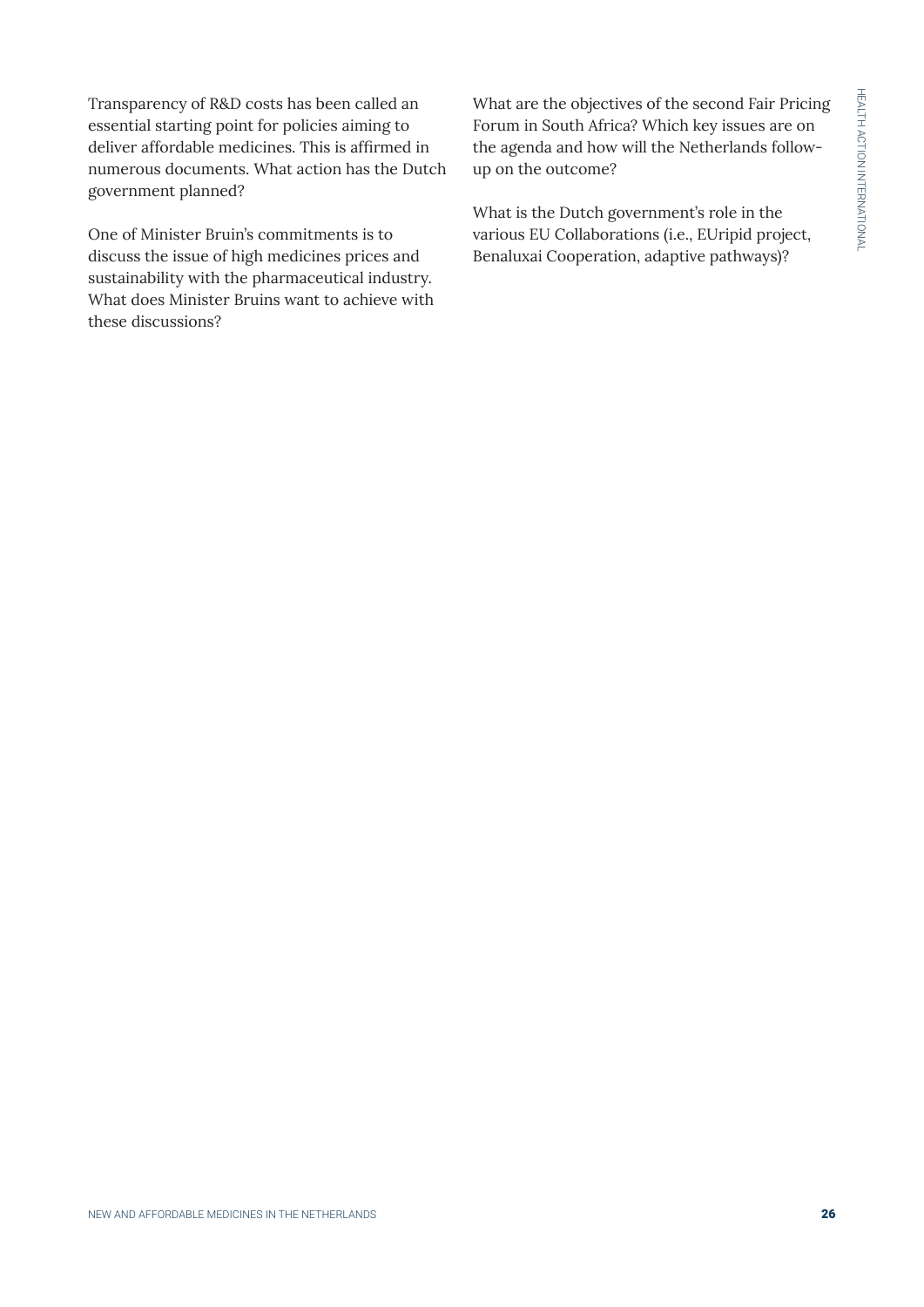# REFERENCES

1. S Sleijfer and J Verweij, 'Affordability of drugs used in oncology health care' (2016) 13 Nature Reviews Clinical Oncology 331

2. ibid

3. Dutch Presidency of the Council of the European Union, 'Programme of the Netherlands Presidency of the Council of the European Union' (Ministry of Foreign Affairs, 2016) <http://www. consilium.europa.eu/media/22870/nationaalprogramma-engels-2.pdf> accessed 14 September 2018.

4. L Ploumen and E Schippers, 'Better life through medicine—let's leave no one behind' (2016) 389 Lancet 339

5. WHO, 'Seventieth World Health Assembly: Summary of records of committees, reports of committees' (22–31 May 2017) WHA70/2017/ REC/3, 136; Letter to the President of the House of Representatives on the Annual Report on Policy Coherence for Development (PCD) (28 September 2017) 5 <https://www.government. nl/binaries/government/documents/ parliamentary-documents/2017/11/14/letter-tothe-president-of-the-house-of-representativeson-the-annual-report-on-policy-coherence-fordevelopment-pcd/bz.pdf> accessed 14 September 2018.

6. Council conclusions on strengthening the balance in the pharmaceutical systems in the EU and its Member States. European Council 17th June 2016 Available at https:// www.consilium.europa.eu/en/press/pressreleases/2016/06/17/epsco-conclusionsbalance-pharmaceutical-system/ accessed 21st November2018

7. ibid.

8. E van Steenbergen, 'Minister: 'grens opzoeken' om farmaceut onder druk te zetten' (NRC, 23 November 2017) < https://www.nrc.nl/ nieuws/2017/11/23/minister-grens-opzoekenom-farmaceut-onder-druk-te-zetten-14171115-a1582199> accessed 14 September 2018.

9. Development of new medicines. Better, faster, cheaper Raad voor Volksgezondheid en Samenleving (RVS) November 2017 https://archief06.archiefweb.eu/archives/ archiefweb/20181029132409/https://www. raadrvs.nl/uploads/docs/Recommendation\_ Development\_of\_New\_Medicines.pdf Accessed 21 November 2018 10. C Paun, 'Six countries back speedier application of patent waiver' (Politico, 22 June 2018) <https://www.politico.eu/pro/sixcountries-back-speedier-application-of-patentwaiver-supplementary-protection-certificates/> accessed 11 September 2018. 11.T de Jongh and others, 'Effects of supplementary protection mechanisms for pharmaceutical products' (May 2018) Technopolis Group Report, 165 <https:// www.rijksoverheid.nl/ministeries/ministerievan-volksgezondheid-welzijn-en-sport/ documenten/rapporten/2018/05/01/effectsof-supplementary-protection-mechanisms-forpharmaceutical-products> accessed 14 September 2018.

12. Minister Bruno Bruins, 'Kamerbrief over uitwerking maatregelen om de kosten van geneesen hulpmid-delen te beheersen' (Rijksoverheid, 15 June 2018) <https://www.rijksoverheid. nl/binaries/rijksoverheid/documenten/ kamerstukken/2018/06/15/ kamerbrief-overuitwerking-maatregelen-om-de-kosten-vangenees-en-hulpmiddelen-te-beheersen/

 kamerbrief-over-uitwerking-maatregelen-omde-kosten-van-genees-en-hulpmiddelen-tebeheersen.pdf> accessed 14 September 2018 13. Minister Bruno Bruins, 'Kamerbrief over uitwerking maatregelen om de kosten van geneesen hulpmid-delen te beheersen' (Rijksoverheid, 15 June 2018) <https://www.rijksoverheid. nl/binaries/rijksoverheid/documenten/ kamerstukken/2018/06/15/kamerbrief-overuitwerking-maatregelen-om-de-kosten-vangenees-en-hulpmiddelen-te-beheersen/ kamerbrief-over-uitwerking-maatregelen-omde-kosten-van-genees-en-hulpmiddelen-tebeheersen.pdf> accessed 14 September 2018.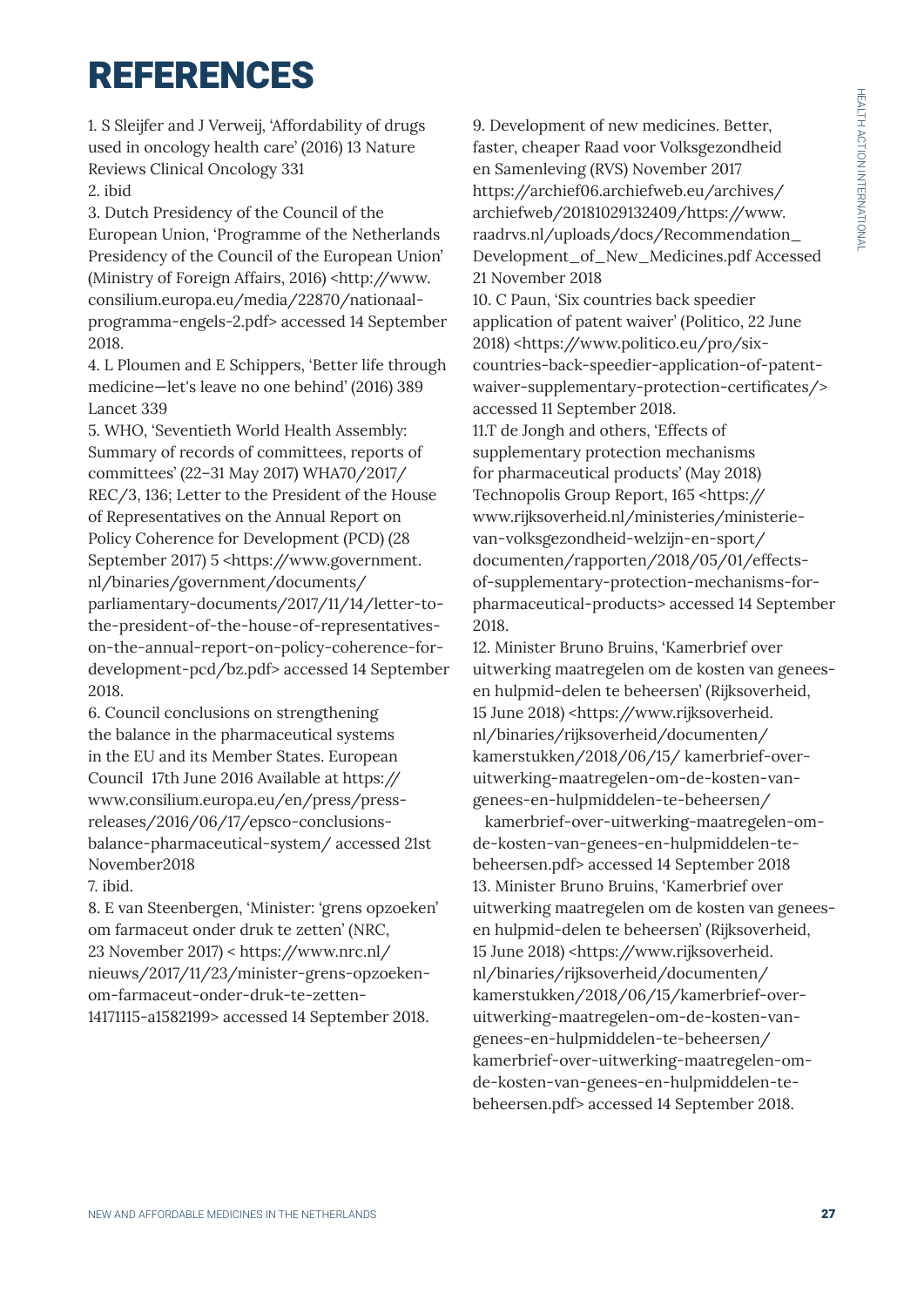14. Minister Bruno Bruins & Minister Eric Wiebe, 'Kamerbrief over Inwerkingtreding apothekersvrijstelling in Rijksoctrooiwet' (Rijksoverheid, 15 June 2018) <https://www. rijksoverheid.nl/binaries/rijksoverheid/ documenten/kamerstukken/2018/06/15/ kamerbrief-over-inwerkingtredingapothekersvrijstelling-in-rijksoctrooiwet/ kamerbrief-over-inwerkingtredingapothekersvrijstelling-in-rijksoctrooiwet.pdf> accessed 29 October 2018

15. Z Brennan, 'EMA to Continue Adaptive Pathways Program as Pilot Ends' (Regulatory Affairs, 3 August 2016) <https://www.raps. org/regulatory-focus%E2%84%A2/newsarticles/2016/8/ema-to-continue-adaptivepathways-program-as-pilot-ends> accessed 14 September 2018.

16. RAA Vonk and JM Hoebert, 'The adaptive pathways process: benefits and potential hurdles from a Dutch perspective' (2016) RIVM Report 2016-0102, 3 <https://www. rivm.nl/en/Documents\_and\_publications/ Scientific/Reports/2016/oktober/The\_ adaptive\_pathways\_process\_benefits\_ and\_potential\_hurdles\_from\_a\_Dutch\_ perspective:ukt8Sk0nTDqfNL\_yhtTW-Q> accessed 14 September 2018.

17. 'Jaarverslag 2017' (Fair Medicine, 26 June 2018) <https://www.fairmedicine.eu/wp-content/ uploads/2018/09/Jaarverslag-2017-Fair-Medicine.pdf> accessed 14 September 2018. 18. 'How does Fair Medicine work?' (Fair Medicine) <https://www.fairmedicine.eu/en/ our-approach/how-does-fair-medicine-work/> accessed 14 September 2018.

19. 'Jaarverslag 2017' (n 14).

20. ibid.

21. 'Fair Medicine werkt aan Fair Patent' (Fair Medicine, 16 April 2018) <https://www. fairmedicine.eu/nieuws/fair-medicine-werktaan-fair-patent/> accessed 14 September 2018. 22. 'Ontwikkeling nieuwe geneesmiddelen: Beter, sneller, goedkoper' (Raad voor Volksgezondheid en Sa-menleving, November 2017) <https:// www.raadrvs.nl/uploads/docs/RVS\_Advies\_ Ontwikkeling\_nieuwe\_geneesmiddelen.pdf> accessed 14 September 2018.

23. Belgisch Federaal Kenniscentrum voor de Gezondheidszorg en Zorginstituut Nederland 'Toekomstscenario's voor de ontwikkeling en prijszetting van geneesmiddelen' (Zorginstituut Nederland, 24 June 2016) <https://www.zorginstituutnederland. nl/publicaties/publicatie/2016/06/24/ toekomstscenario%E2%80%99s-voorde-ontwikkeling-en-prijszetting-vangeneesmiddelen> accessed 14 September 2018. 24. 'Strategic Plan' (Version 3.1, Onco Research, July 2017 <https://www.oncode.nl/ dynamic/resources/oncode\_strategic\_plan\_ version\_3.1.pdf> accessed 14 Septem-ber 2018. 25. Minister Edith Schippers, 'Kamerbrief over visie op geneesmiddelen' (Rijksoverheid, 29 January 2016) <https://www.rijksoverheid.nl/ documenten/kamerstukken/2016/01/29/ kamerbrief-over-visie-op-geneesmiddelen> accessed 14 September 2018.

26. 'ACM start sectoronderzoek reumageneesmiddelen' (Autoriteit Consument & Markt, 28 June 2018) <https://www.acm.nl/ nl/publicaties/acm-start-sectoronderzoekreumageneesmiddelen> accessed 14 Sep-tember 2018.

27. 'Handhavingsverzoek van de Stichting Farma ter Verantwoording betreffende Leadiant's misbruik van economische machtspositie' (Farma ter Verantwoording, 6 October 2018) <https:// www.farmaterverantwoording.nl/2018/10/06/ handhavingsverzoek-van-de-stichting-farma-terverantwoording-betreffende-leadiants-misbruikvan-economische-machtspositie/> 28. 'Leidraad gezamenlijke inkoop geneesmiddelen voor de medisch- specialistische zorg' (Autoriteit Con-sument & Markt, June 2016) <https://www. acm.nl/sites/default/files/old\_publication/ publicaties/15959\_leidraad-gezamenlijkeinkoop-geneesmiddelen-voor-medischspecialistische-zorg-2016-06-22.pdf> accessed 14 September 2018.

29. 'Future scenarios about drug development and drug pricing' (Zorginstituut Nederland & Belgian Health Care Knowledge Centre, 2016) p. 10 <https://kce.fgov.be/sites/default/files/atoms/ files/KCE\_271\_Drug\_\_Pricing\_Report.pdf> accessed 14 Sep-tember 2018.

30. ibid, p. 29. 31. ibid, p. 22.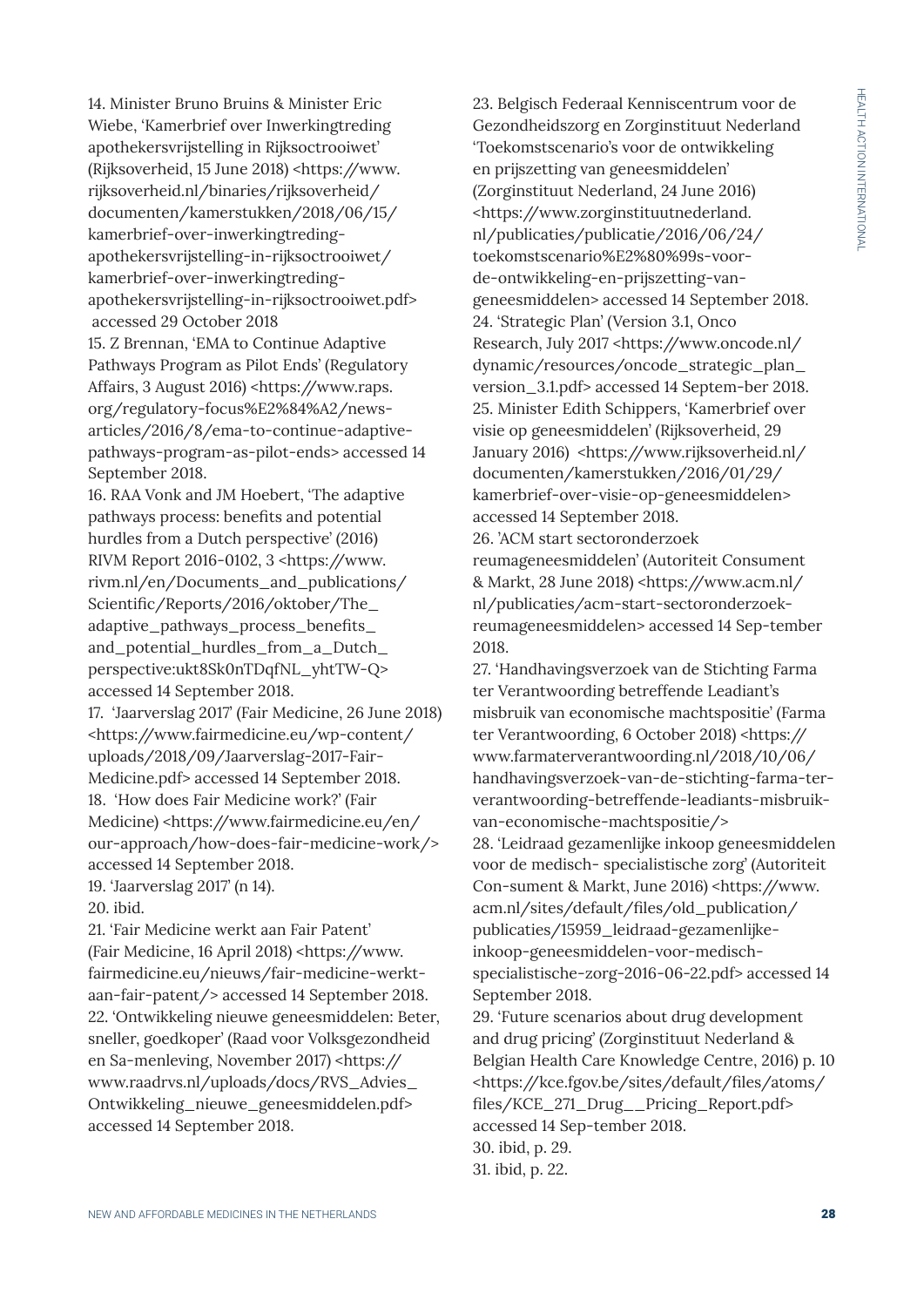32. N Ellwanger et al, 'Verdiepingsonderzoek Geneesmiddelenvergoedings-systeem (GVS)' APE Report No. 07-1416 <https:// www.rijksoverheid.nl/documenten/ rapporten/2016/07/05/verdiepingsonderzoekgeneesmiddelenvergoedings-systeem-gvs> accessed 14 September 2018.

33. Minister Bruno Bruins (n 9).

34. B van Berlage, 'Report on the Fair Pricing Forum 2017' (WHO, 11 May 2017) <http://www. who.int/medicines/access/fair\_pricing/fair\_ price\_report/en/> accessed 14 September 2018. 35. 'Third round table meeting for European health ministers, CEO's and heads of Europebased pharma-ceutical companies' (EU2017. mt, May 2017) <https://www.eu2017.mt/en/ Events/Pages/Third-Round-Table-meeting-for-European-Health-Ministers,-CEO.aspx> accessed 14 September 2018.

36. Horizon scanning for pharmaceuticals: proposal for the BeNeLuxA collaboration' (2017) KCE Report 283, 13 <http://www.beneluxa.org/ sites/beneluxa.org/files/2017-07/Horizon%20 scanning ScientificReport full.pdf> accessed 14 September 2018.

37. Minister Edith Schippers (n 22).

38. I Kleijne, 'Umc's beginnen met gezamenlijke medicijninkoop' (Medisch Contact, 20 February 2017) <https://www.medischcontact.nl/nieuws/ laatste-nieuws/artikel/umcs-beginnen-metgezamenlijke-medicijninkoop.htm> accessed 14 September 2018.

39. I Kleijne, 'Ziekenhuizen en zorgverzekeraars sluiten deal voor goedkopere geneesmiddelen' (Medisch Contact, 12 April 2018) <https://www. medischcontact.nl/nieuws/laatste-nieuws/ artikel/ziekenhuizen-en-zorgverzekeraarssluiten-deal-voor-goedkopere-geneesmiddelen. htm> accessed 14 September 2018.

40. Nederlandse Zorgautoriteit, 'Monitor: Geneesmiddelen in de medisch-specialistische zorg' (PUC, December 2017) <https://puc. overheid.nl/nza/doc/PUC\_209628\_22/1/> accessed 14 September 2018.

41. G Németh, 'More transparency of pharmaceutical prices: The EURIPID project' (STAMP Meeting, Brus-sels, 8 December 2017) <https://ec.europa.eu/health/sites/health/files/ files/committee/stamp/stamp\_8\_euripid.pdf>

accessed 14 September 2018.

42. 'Bijlage bij Kamerbrief over voortgang geneesmiddelenbeleid' (Rijksoverheid, 16 November 2017) <https://www.rijksoverheid. nl/documenten/brieven/2017/11/16/ bijlage-bij-kamerbrief-over-voortganggeneesmiddelenbeleid> accessed 14 September 2018.

43. Nederlandse Zorgautoriteit (n 37). 44. 'Talks on prices of expensive medicines show great promise' (Government of the Netherlands, 14 June 2016) <https://www.government.nl/latest/ news/2016/06/14/talks-on-prices-of-expensivemedicines-show-great-promise> accessed 14 September 2018.

45. 'Minister Bruins presenteert maatregelen om uitgavengroei geneesmiddelen te beheersen' (Rijksoverheid, 15 June 2018) <https://www. rijksoverheid.nl/onderwerpen/geneesmiddelen/ nieuws/2018/06/15/minister-bruinspresenteert-maatregelen-om-uitgavengroeigeneesmiddelen-te-beheersen> accessed 14 September 2018.

46. I Kleijne, 'Duitsland uit rijtje landen dat Nederlandse medicijnprijs bepaalt' (Medisch Contact, 18 June 2018) <https://www. medischcontact.nl/nieuws/laatste-nieuws/ artikel/duitsland-uit-rijtje-landen-datnederlandse-medicijnprijs-bepaalt.htm> accessed 14 September 2018.

47. Ministerie van Volksgezondheid, Welzijn en Sport, 'Betaalbaar houden van medicijnen' (Rijksoverheid) <https://www.rijksoverheid.nl/ onderwerpen/geneesmiddelen/betaalbaarhouden-van-geneesmiddelen> ac-cessed 14 September 2018.

48. 'Besluit van 23 april 2018, houdende wijziging van het Besluit zorgverzekering in verband met regels voor de toelating van geneesmiddelen tot het basispakket' (2018) 131 Staatsblad <https:// zoek.officielebekendmakingen.nl/stb-2018-131. html> accessed 14 September 2018.

49. 'Bruno Bruins gaat nieuwe dure medicijnen kritischer bekijken' (Rijskoverheid, 15 May 2018) <https://www.rijksoverheid.nl/onderwerpen/ geneesmiddelen/nieuws/2018/05/15/brunobruins-gaat-nieuwe-dure-medicijnen-kritischerbekijken> accessed 14 September 2018. 50. I Kleijne, 'Bruins: 'Geen deadline voor sluis geneesmiddelen' (Medisch Contact, 22 June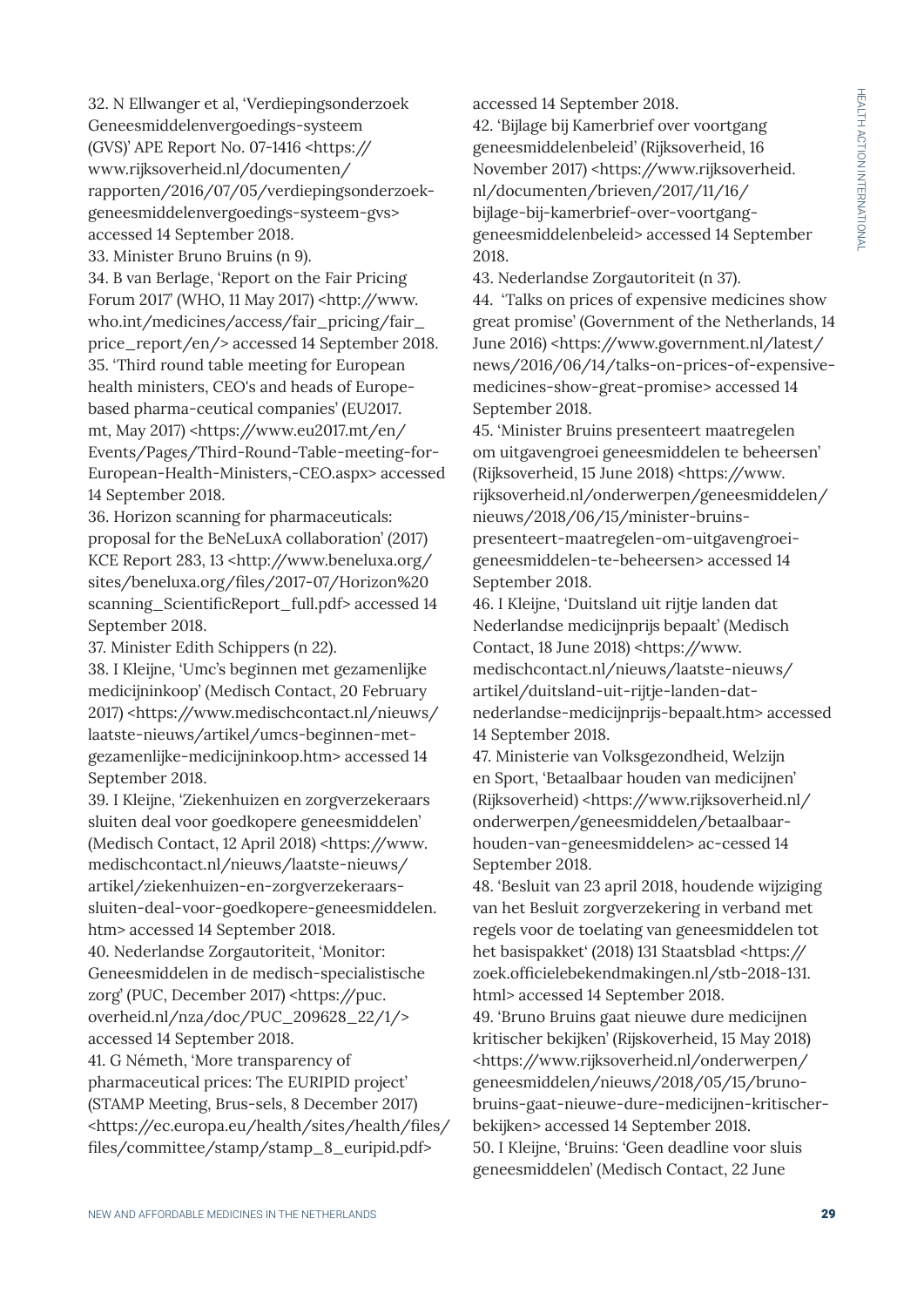2018) <https://www.medischcontact.nl/nieuws/ laatste-nieuws/artikel/bruins-geen-deadlinevoor-sluis-geneesmiddelen.htm > accessed 14 September 2018.

51. I Kleijne, 'Geneesmiddelensluis krijgt verder vorm' (Medisch Contact, 16 May 2018) <https:// www.medischcontact.nl/nieuws/laatste-nieuws/ artikel/geneesmiddelensluis-krijgt-verder-vorm. htm> accessed 14 September 2018.

52. Ministerie van Volksgezondheid, Welzijn en Sport, 'Ierland sluit zich aan bij Beneluxa' (Rijksoverheid, 22 June 2018) <https://www. rijksoverheid.nl/onderwerpen/geneesmiddelen/ nieuws/2018/06/22/ierland-sluit-zich-aan-bijbeneluxa> accessed 14 September 2018.

53. 'Positive outcome of joint reimbursement negotiations on Spinraza' (Beneluxa, 12 July 2018) <http://www.beneluxa.org/news1> accessed 14 September 2018.

54. Ministry of Health, Welfare and Sport, 'Positive outcome of joint reimbursement negotiations on Spinraza' (12 July 2018) <https://www.government. nl/latest/news/2018/07/12/positive-outcomeof-joint-reimbursement-negotiations-onspinraza> accessed 14 September 2018. 55. ibid.

56. 'Minister Bruins: "Samen vooruitgang boeken voor patiënt"' (EPHA, 6 September 2018) <https:// www.vereniginginnovatievegeneesmiddelen.nl/ nieuwsberichten/2018/09/website/ministerbruins-samen-vooruitgang-boeken-voor-patient> accessed 14 September 2018.

57. E 't Hoen. 'Opmerkingen bij de notitie Dwanglicenties van B.J. Bruins, Minister voor Medische Zorg.' (Medicines Law & Policy, 10 July 2018) <https://medicineslawandpolicy. org/2018/07/opmerkingen- bij-de-notitiedwanglicenties-van-b-j-bruins-minister-voormedische-zorg/>

58. 'EPHA Letter to Prof Rasi and Dr Eichler' (EPHA, 13 May 2016) <https://epha.org/wpcontent/uploads/2016/05/Letter-to-Drs-Rasiand-Eichler\_-13-May-2016.pdf> accessed 14 September 2018.

59. Minister Bruno Bruins, 'Kamerbrief over RVSadvies over ontwikkeling nieuw geneesmiddelen' (Rijks-overheid, 16 November 2016) <https:// www.rijksoverheid.nl/documenten/ kamerstukken/2017/11/16/kamerbriefover-rvs-advies-over-ontwikkeling-nieuwegeneesmiddelen> accessed 14 September 2018. 60. 'ACM start sectoronderzoek reumageneesmiddelen' (n 23). 61. Autoriteit Consument & Markt, 'Uitgaven ACM organisatie' (ACM, 2016) <https://jaarverslag.acm.

nl/jaarverslag-2016/uitgaven-acm-organisatie> accessed 14 September 2018.

62. Ministerie van Volksgezondheid, Welzijn en Sport, 'Kamerbrief met reactie over uitspraak transparantie prijzen (wees)geneesmiddelen ' (15 January 2018) <https://www.rijksoverheid. nl/documenten/kamerstukken/2018/01/15/ kamerbrief-met-reactie-over-uitspraaktransparantie-prijzen-weesgeneesmiddelen> accessed 14 September 2018. 63. ibid.

64. Ministerie van Volksgezondheid, Welzijn en Sport, 'Commissiebrief over het bericht "Farmaceuten over-drijven hun kosten enorm"' (Rijksoverheid, 27 September 2017) <https://www.rijksoverheid.nl/documenten/ kamerstukken/2017/09/27/commissiebriefover-het-bericht-%E2%80%98farmaceutenoverdrijven-hun-kosten-enorm%E2%80%99> accessed 14 September 2018.

65. 'Documentation of WHO for Executive Board sessions and Health Assemblies' (WHO) <http:// apps.who.int/gb/> accessed 14 September 2018. 66. 'Official records' (WHO) <http://apps.who.int/ gb/or> accessed 14 September 2018. 67. 'EB142 provisional summary record' (WHO) <http://apps.who.int/gb/or/e/e\_142-psr.html> accessed 14 September 2018. 68. 'Submission by the Ministry of Foreign Affairs, the Kingdom of the Netherlands' (UNSG Access Meds, 27 February 2016) <http://www. unsgaccessmeds.org/inbox/2016/2/27/ ministry-of-foreign-affairs-the-kingdom-of-thenetherlands> accessed 14 September 2018. 69. 'Report of the United Nations Secretary-General's High-Level Panel on Access to Medicines – Promoting innovation and access to health technologies' (UNDP, September 2016) <https://static1.squarespace.com/ static/562094dee4b0d00c1a3ef761/t/57d 9c6ebf5e231b2f02cd3d4/1473890031320/ UNSG+HLP+Report+FINAL+12+Sept+2016.pdf> accessed 14 September 2018.